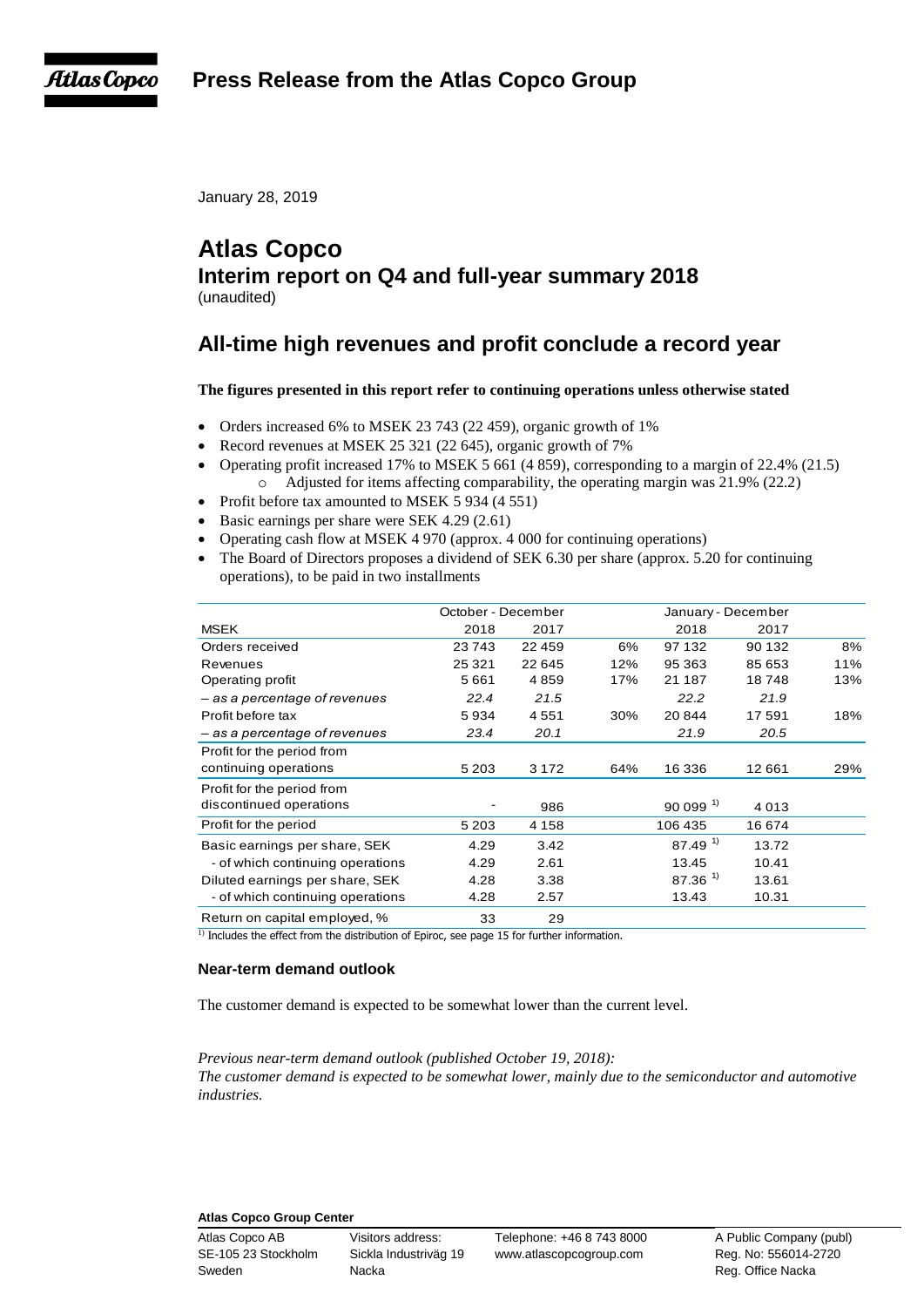# **Atlas Copco Group – Summary of full-year 2018**

#### **Orders and revenues**

Orders received in 2018 increased 8% to a record of MSEK 97 132 (90 132), corresponding to an organic growth of 5%. Revenues also reached a record level and increased 11% to MSEK 95 363 (85 653), corresponding to an 8% organic increase.

#### **Sales bridge**

|                      | January - December |          |  |  |
|----------------------|--------------------|----------|--|--|
|                      | Orders             |          |  |  |
| <b>MSEK</b>          | received           | Revenues |  |  |
| 2017                 | 90 132             | 85 653   |  |  |
| Structural change, % | $+0$               | $+0$     |  |  |
| Currency, %          | $+3$               | $+3$     |  |  |
| Organic*, %          | $+5$               | $+8$     |  |  |
| Total, %             | $+8$               | $+11$    |  |  |
| 2018                 | 97 132             | 95 363   |  |  |
|                      |                    |          |  |  |

\*Volume, price and mix.

**Orders, revenues and operating profit margin** 



 \* 2010–2016 figures best estimated numbers, as the effects of the split of the Group and restatements for IFRS 15 are not fully reconciled.

#### **Results and cash flow**

Operating profit reached a record of MSEK 21 187 (18 748), corresponding to a margin of 22.2% (21.9). Items affecting comparability amounted to MSEK 52 (-76), whereof the change in provision for share-related long-term incentive programs, reported in Common Group Items, accounted for MSEK -18 (-426). Other items affecting comparability include MSEK 109 related to the divestment of the concrete and compaction business in the Power Technique business area, and MSEK -39 for costs associated with the split of the Group. Both reported in quarter one. Adjusted operating margin was 22.2% (22.0). Changes in exchange rates compared with the previous year had a MSEK 540 positive effect on the operating profit. Profit before tax amounted to MSEK 20 844 (17 591), corresponding to a margin of 21.9% (20.5). Income tax expense amounted to MSEK 4 508 (4 930).

Profit for the period was MSEK 16 336 (12 661). Basic and diluted earnings per share were SEK 13.45 (10.41) and SEK 13.43 (10.31), respectively.

Operating cash flow before acquisitions, divestments and dividends reached approximately MSEK 13 500 (approximately 13 300). The total operating cash flow, including discontinued operations, reached MSEK 14 133 (18 856). See page 14.

#### **Split of the Group**

At the Annual General Meeting on April 24, 2018 it was decided to spin-off and distribute the shares of Epiroc AB to the shareholders of Atlas Copco AB. In June, the shareholders received one Epiroc share for each of their Atlas Copco shares. Epiroc AB was listed on Nasdaq Stockholm on June 18, 2018.

# **Dividend**

The Board of Directors proposes to the Annual General Meeting that a dividend of SEK 6.30 per share be paid for 2018. The proposed dividend can be compared to an approximate dividend in 2017, for the continuing business of Atlas Copco (excluding Epiroc), of SEK 5.20 per share. The total dividend previous year, including discontinued operations, was SEK 7.00.

Excluding shares currently held by the company, the proposed dividend corresponds to a total of MSEK 7 640 (8 496).

In order to facilitate a more efficient cash management, the dividend is proposed to be paid in two equal instalments, the first with record date April 29, 2019 and the second with record date October 28, 2019.

#### **Personnel stock option program**

The Board of Directors will propose to the Annual General Meeting a similar performance-based long-term incentive program as in the previous years. For Group Management, participation in the plan will require own investment in Atlas Copco shares. It is proposed that the plan is covered as before through the repurchase of the company's own shares. The details of the proposal will be communicated in connection with the Notice of the Annual General Meeting.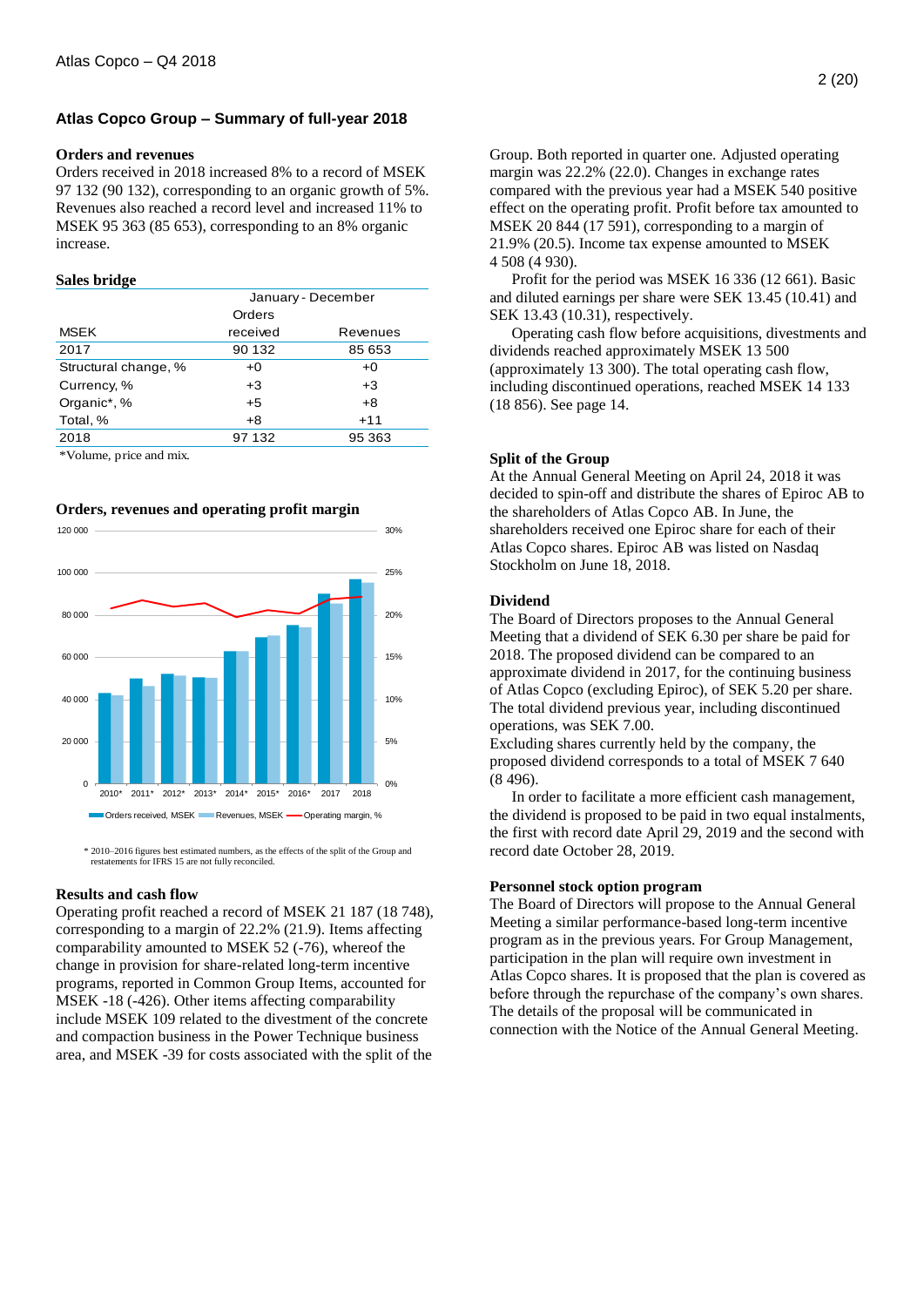## **Review of the fourth quarter**

#### **Market development**

The overall demand for Atlas Copco's equipment and services was largely unchanged compared to the previous year. The service business continued to grow in all business areas, while the order intake for equipment was mixed.

Order volumes increased for portable and industrial compressors, but particularly for gas and process compressors. Industrial power tools to the general industry continued to grow in the quarter, driven by orders to the offroad and aerospace industry. The order volumes for industrial tools and assembly solutions to the motor vehicle industry were more or less unchanged. Order volumes for vacuum pumps decreased significantly compared to the previous year's high levels, primarily as a result of lower investment activity in the semiconductor and flat panel display industry.

#### **Geographic distribution of orders received**

|                                            |     | Atlas Copco Group       |
|--------------------------------------------|-----|-------------------------|
| October - December 2018 Orders Received, % |     | Change <sup>*</sup> , % |
| North America                              | 25  | $+5$                    |
| South America                              | 4   | $+0$                    |
| Europe                                     | 31  | $+3$                    |
| Africa/Middle East                         | 6   | -1                      |
| Asia/Australia                             | 34  | -1                      |
| Atlas Copco Group                          | 100 | $+1$                    |

\*Change in orders received compared to the previous year in local currency.

#### **Sales bridge**

|                      | October - December |          |  |  |  |
|----------------------|--------------------|----------|--|--|--|
|                      | Orders             |          |  |  |  |
| <b>MSEK</b>          | received           | Revenues |  |  |  |
| 2017                 | 22459              | 22 645   |  |  |  |
| Structural change, % | +0                 | $+0$     |  |  |  |
| Currency, %          | $+5$               | $+5$     |  |  |  |
| Organic*, %          | $+1$               | $+7$     |  |  |  |
| Total, %             | $+6$               | $+12$    |  |  |  |
| 2018                 | 23743              | 25 321   |  |  |  |
|                      |                    |          |  |  |  |

\*Volume, price and mix.



# **Orders, revenues and operating profit margin**

 \*2016 quarterly figures shows best estimated numbers, as effects of the split and restatements for IFRS 15, are not fully reconciled.

#### **Geographic distribution of orders received**

| Geographic distribution of orders received |                    |                         |                    |                     |                    |                         |                    |                    |                    |                |
|--------------------------------------------|--------------------|-------------------------|--------------------|---------------------|--------------------|-------------------------|--------------------|--------------------|--------------------|----------------|
| October - December 2018                    |                    | Compressor Technique, % |                    | Vacuum Technique, % |                    | Industrial Technique, % |                    | Power Technique, % |                    | Atlas Copco, % |
|                                            | Orders<br>received | Revenues                | Orders<br>received | Revenues            | Orders<br>received | Revenues                | Orders<br>received | Revenues           | Orders<br>received | Revenues       |
| North America                              | 23                 | 21                      | 25                 | 23                  | 32                 | 30                      | 25                 | 21                 | 25                 | 23             |
| South America                              | 5                  | 5                       |                    |                     |                    | 4                       |                    | 5                  | 4                  |                |
| Europe                                     | 34                 | 35                      | 16                 | 17                  | 39                 | 40                      | 37                 | 41                 | 31                 | 32             |
| Africa/Middle East                         | 8                  | 8                       |                    | 3                   |                    |                         | 11                 | 12                 | 6                  | 6              |
| Asia/Australia                             | 30                 | 31                      | 58                 | 57                  | 25                 | 25                      | 21                 | 21                 | 34                 | 35             |
|                                            | 100                | 100                     | 100                | 100                 | 100                | 100                     | 100                | 100                | 100                | 100            |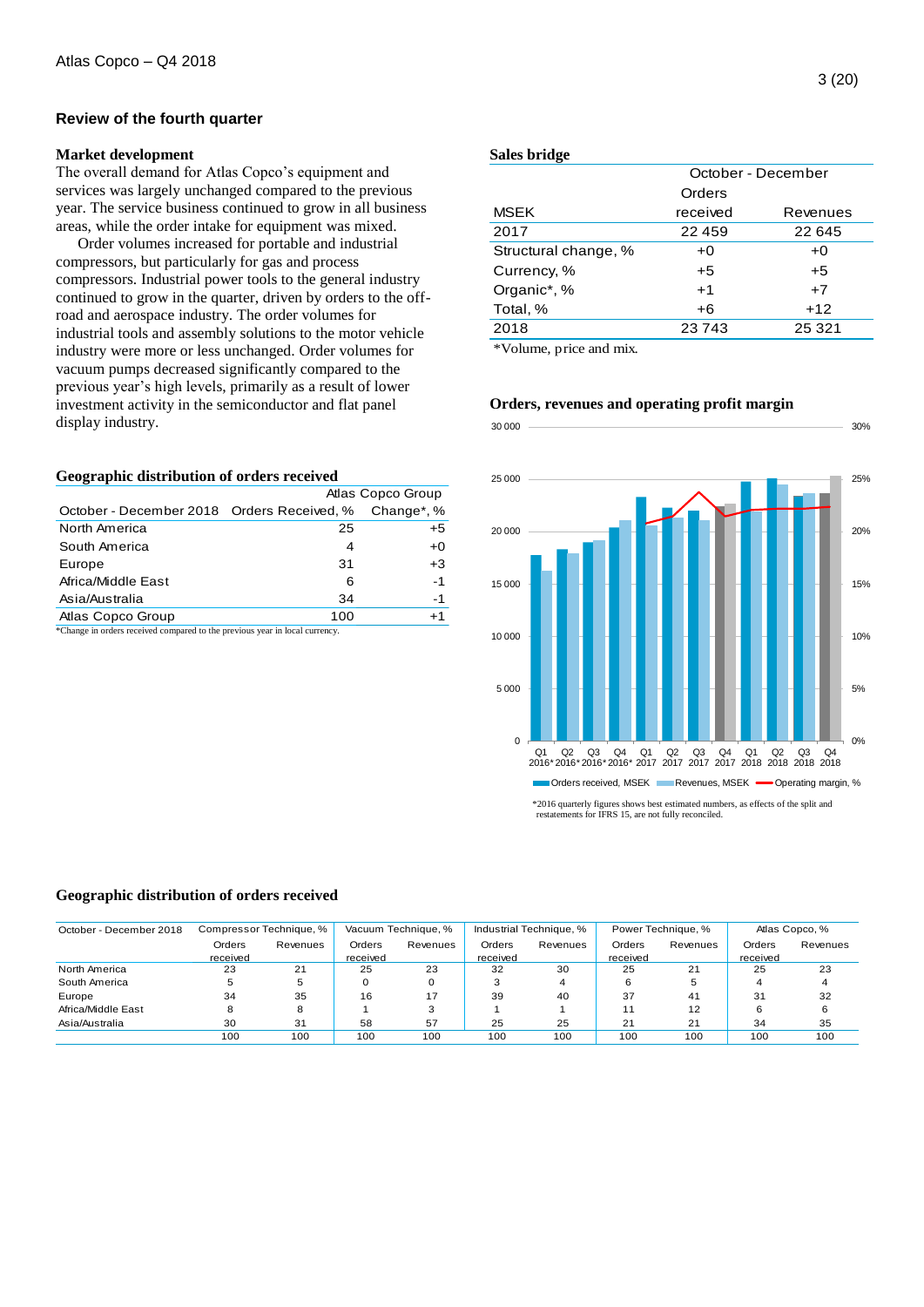#### **Revenues, profits and returns**

Revenues increased 12% to MSEK 25 321 (22 645), corresponding to 7% organic increase. The currency translation effect was +5%.

The operating profit increased 17% to MSEK 5 661 (4 859) and includes a change in provision for share-related long-term incentive programs, reported in Common Group Items of MSEK +112 (-127). Previous year also included MSEK -30 in Power Technique related to restructuring of production and R&D. Adjusted for these items affecting comparability, the operating profit increased 11% to MSEK 5 549 (5 016), corresponding to a margin of 21.9% (22.2).

The net currency effect compared to the previous year was positive at MSEK 450, mainly due to a stronger USD.

Net financial items were positive MSEK 273 (-308) including a tax-free gain of MSEK 362 from repatriation to Sweden of Euro-denominated equity. The gain was a result of the strengthening of the Euro vs SEK over the last couple of years. Interest net was MSEK -98 (-248). Other financial items were MSEK 9 (-60).

Profit before tax amounted to MSEK 5 934 (4 551), corresponding to a margin of 23.4% (20.1).

Corporate income tax amounted to MSEK -731 (-1 379), corresponding to an effective tax rate of 12.3% (30.3). The quarter includes various one-time positive tax effects of approximately MSEK 600. Previous year had one-time negative tax effects of approximately MSEK 160.

Profit for the period was MSEK 5 203 (3 172). Basic and diluted earnings per share were SEK 4.29 (2.61) and SEK 4.28 (2.57), respectively.

The return on capital employed during the last 12 months was 33% (29). Return on equity was 34% (30). The Group uses a weighted average cost of capital (WACC) of 8.0% as an investment and overall performance benchmark.

#### **Operating cash flow and investments**

*Previous year incl. discontinued operations* Operating cash surplus reached MSEK 6 496 (7 211), and net financial items and taxes paid amounted to MSEK -1 239 (-1 459). Working capital decreased by MSEK 503 (1 237), while net investments in rental equipment were MSEK -248 (-315). Net investments in property, plant and equipment were MSEK -505 (-496).

The operating cash flow for continuing operations, adjusted for currency hedges of loans and other nonoperational cash flows (see page 14), reached MSEK 4 970 (approx. 4 000 for continuing operations). Including discontinued operations, the operating cash flow in the previous year was MSEK 5 500.

### **Net indebtedness**

The Group's net indebtedness, amounted to MSEK 6 702 (2 466), of which MSEK 2 837 (3 034) was attributable to post-employment benefits. The Group has an average maturity of 4.3 years on interest-bearing liabilities. The net debt/EBITDA ratio was 0.3 (0.1). The net debt/equity ratio was 16% (4).

#### **Acquisition and divestment of own shares**

During the quarter, 1 434 776 A shares, net, were acquired and 127 000 B shares, net, were divested for a total net value of MSEK 275. These transactions are in accordance with mandates granted by the Annual General Meeting and relate to the Group's long-term incentive programs. See page 19.

#### **Employees**

On December 31, 2018, the number of employees was 36 862 (34 651). The number of consultants/external workforce was 3 195 (2 818). For comparable units, the total workforce increased by 2 294 from December 31, 2017.

# **Revenues and operating profit – bridge**

|                          |                |                                        | Items affecting   |               |         |
|--------------------------|----------------|----------------------------------------|-------------------|---------------|---------|
|                          | Volume, price, |                                        | comparability and | Share-based   |         |
| Q4 2018                  | mix and other  | Currency                               | acquisitions      | LTI* programs | Q4 2017 |
| <b>Atlas Copco Group</b> |                |                                        |                   |               |         |
| 25 3 21                  | 1481           | 1 1 3 5                                | 60                | -             | 22 645  |
| 5 6 6 1                  | 83             | 450                                    | 30                | 239           | 4 8 5 9 |
| 22.4%                    | 5.6%           |                                        |                   |               | 21.5%   |
|                          |                | Revenues and operating profit – bridge |                   |               |         |

\*LTI=Long Term Incentive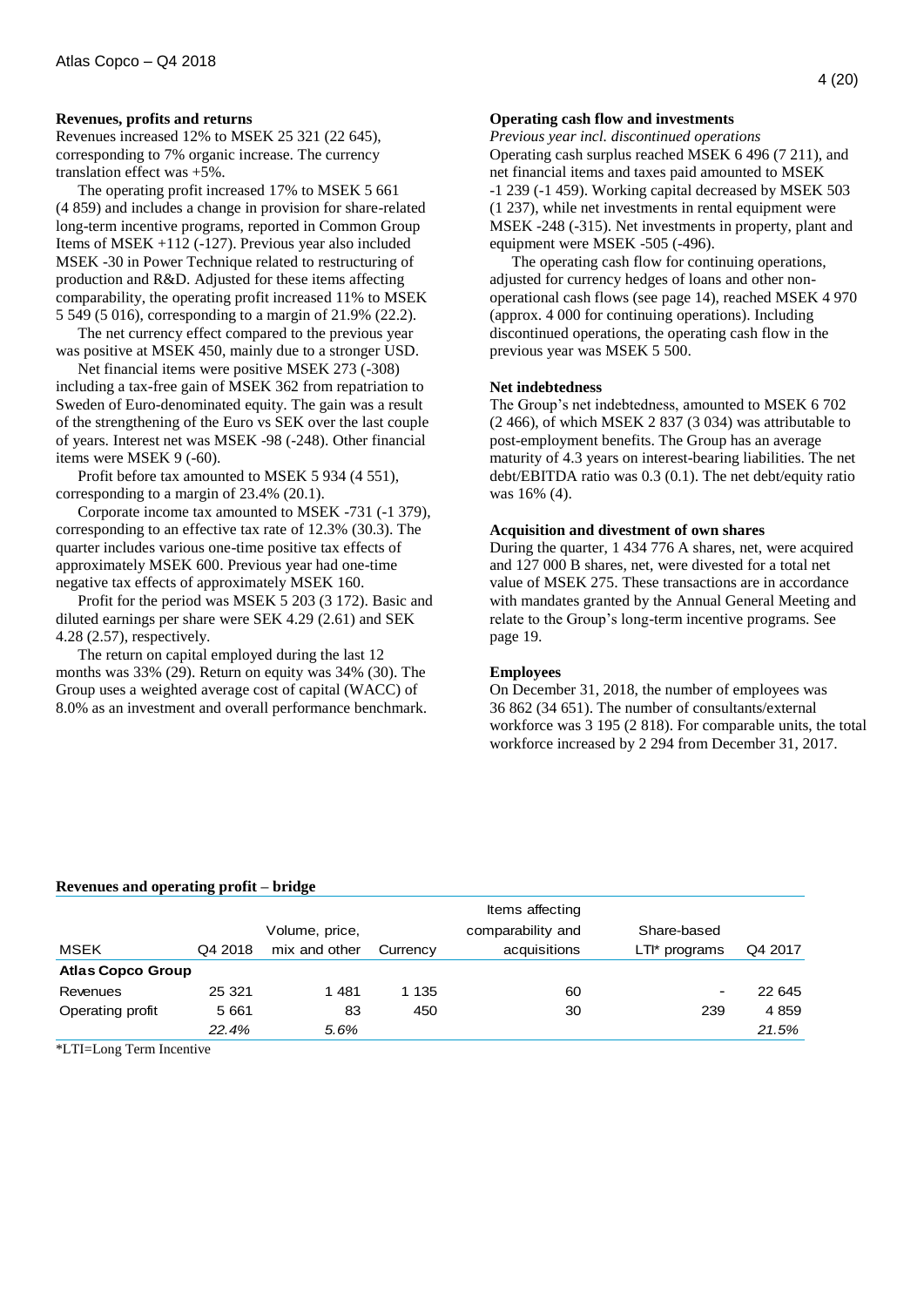# **Compressor Technique**

|                               |          | October - December |     | January - December |         |     |  |
|-------------------------------|----------|--------------------|-----|--------------------|---------|-----|--|
| <b>MSEK</b>                   | 2018     | 2017               |     | 2018               | 2017    |     |  |
| Orders received               | 11 2 8 4 | 10 128             | 11% | 45 580             | 40 772  | 12% |  |
| Revenues                      | 11702    | 10437              | 12% | 43 972             | 38 9 24 | 13% |  |
| Operating profit              | 2709     | 2 3 7 0            | 14% | 10 263             | 8962    | 15% |  |
| - as a percentage of revenues | 23.1     | 22.7               |     | 23.3               | 23.0    |     |  |
| Return on capital employed, % | 107      | 80                 |     |                    |         |     |  |
|                               |          |                    |     |                    |         |     |  |

**Equipment orders grew, particularly for gas & process compressors**

- **Solid growth in service**
- **Record revenues and operating profit**

#### **Sales bridge**

|                      | October - December |          |  |  |  |
|----------------------|--------------------|----------|--|--|--|
|                      | Orders             |          |  |  |  |
| <b>MSEK</b>          | received           | Revenues |  |  |  |
| 2017                 | 10 1 28            | 10 437   |  |  |  |
| Structural change, % | $+0$               | $+0$     |  |  |  |
| Currency, %          | $+4$               | $+4$     |  |  |  |
| Organic*, %          | $+7$               | $+8$     |  |  |  |
| Total, %             | $+11$              | $+12$    |  |  |  |
| 2018                 | 11 284             | 11702    |  |  |  |

\*Volume, price and mix.

#### **Industrial compressors**

The overall demand for industrial compressors was relatively stable and the order volumes increased slightly compared to the previous year, both for small and largesized compressors. The order volumes increased in North America and Africa/Middle East but was more or less unchanged in other regions.

#### **Gas and process compressors**

The order intake for gas and process compressors increased considerably compared to the previous year, supported by strong demand from air separation, LNG and gas processing customers.

The strongest growth was achieved in Asia. Also other major regions, except North America, grew.

#### **Compressor service**

The compressor service business continued to achieve solid growth with the best development in Europe.

#### **Innovation**

A new oil-injected screw compressor, targeting customers in a need of a compact and robust solution, was launched in the quarter. The new compressor requires less floor space than similar competitive products, has higher energy efficiency and is designed for an optimized reliability.

#### **Revenues and profitability**

Revenues increased 12% to a record of MSEK 11 702 (10 437), corresponding to an organic increase of 8%.

A record level was also achieved in operating profit at MSEK 2 709 (2 370), corresponding to an operating margin of 23.1% (22.7). The higher margin was supported by currency and higher revenue volumes. Return on capital employed (last 12 months) was 107% (80).

#### **Orders, revenues and operating profit margin**

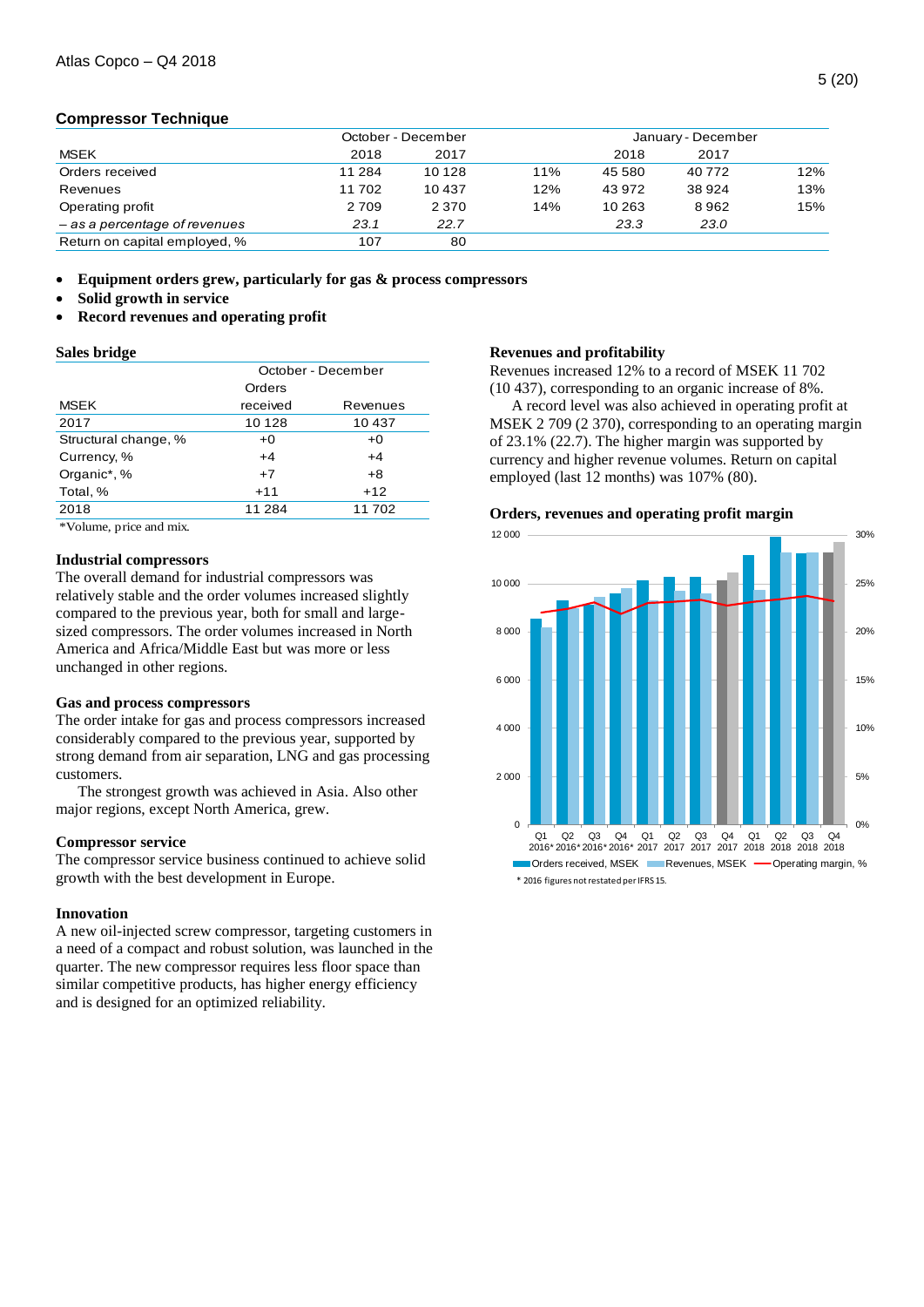#### **Vacuum Technique**

|                               | October - December |         |       |          | January - December |        |
|-------------------------------|--------------------|---------|-------|----------|--------------------|--------|
| <b>MSEK</b>                   | 2018               | 2017    |       | 2018     | 2017               |        |
| Orders received               | 5 1 5 7            | 5 6 7 4 | $-9%$ | 21 4 7 1 | 21890              | $-2\%$ |
| Revenues                      | 5740               | 5 2 2 9 | 10%   | 22 007   | 19 503             | 13%    |
| Operating profit              | 1436               | 1 350   | 6%    | 5 5 2 2  | 4 9 2 4            | 12%    |
| - as a percentage of revenues | 25.0               | 25.8    |       | 25.1     | 25.2               |        |
| Return on capital employed, % | 27                 | 25      |       |          |                    |        |
|                               |                    |         |       |          |                    |        |

• **Weaker demand from semiconductor and flat panel display industry**

- **Strong service development**
- **Operating margin at 25.0%**

#### **Sales bridge**

|                      | October - December |          |  |  |  |
|----------------------|--------------------|----------|--|--|--|
|                      | Orders             |          |  |  |  |
| <b>MSEK</b>          | received           | Revenues |  |  |  |
| 2017                 | 5674               | 5 2 2 9  |  |  |  |
| Structural change, % | $+2$               | $+2$     |  |  |  |
| Currency, %          | $+6$               | $+7$     |  |  |  |
| Organic*, %          | $-17$              | $+1$     |  |  |  |
| Total, %             | -9                 | $+10$    |  |  |  |
| 2018                 | 5 1 5 7            | 5740     |  |  |  |

\*Volume, price and mix.

#### **Semiconductor and flat panel display equipment**

The demand for equipment from the semiconductor and flat panel display industries weakened, and the order intake decreased significantly compared to previous year's high level. The lower order intake was primarily due to lower investment activity in South Korea, while order volumes also decreased in North America and Europe.

#### **Industrial and high vacuum equipment**

The order intake for industrial and high vacuum equipment decreased, mainly due to a high comparison period in the previous year, which included a few significant orders to industrial coating applications.

Geographically, the order volumes increased in North America, while Europe and Asia were down.

#### **Vacuum service**

The service business remained strong, supported by customers' high factory utilization, and the order intake increased significantly compared to the previous year and sequentially.

Geographically, and compared to the previous year, the order volumes increased in all major regions.

#### **Innovation**

A new liquid ring pump for industrial applications was launched in the quarter. The new pump utilizes variable speed drive technology and offers superior energy efficiency versus competitive products. In addition to this, the pump has connectivity capability and can be used for centralized vacuum solutions.

#### **Revenues and profitability**

Revenues increased 10% to MSEK 5 740 (5 229), corresponding to an organic increase of 1%.

The operating profit increased 6% to MSEK 1 436 (1 350), corresponding to a margin of 25.0% (25.8). The margin was positively affected by currency, while sales mix had a dilutive effect on the margin. Return on capital employed (last 12 months) was 27% (25).

#### **Orders, revenues and operating profit margin**

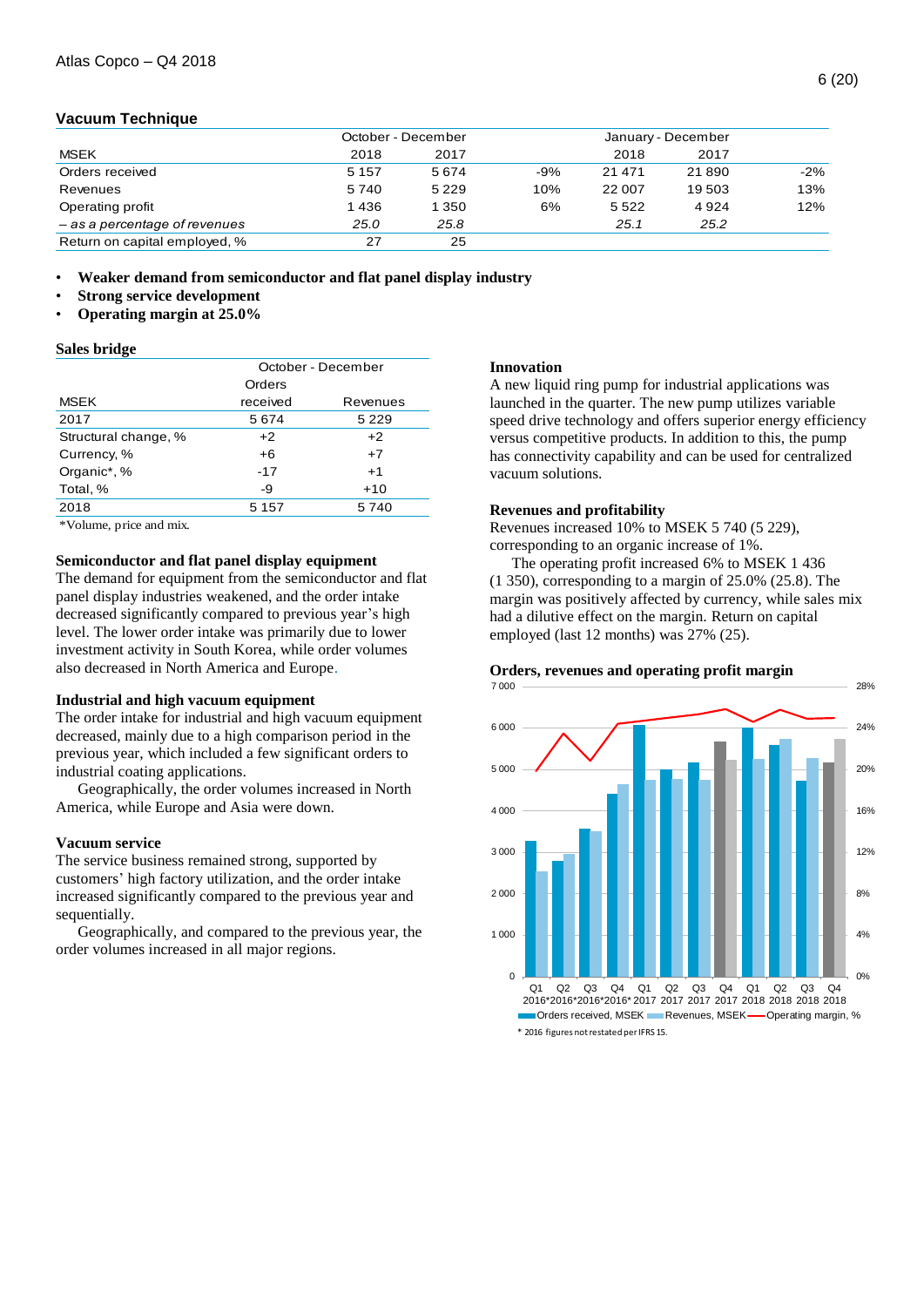## **Industrial Technique**

|                               | October - December |         | January - December |         |         |     |
|-------------------------------|--------------------|---------|--------------------|---------|---------|-----|
| <b>MSEK</b>                   | 2018               | 2017    |                    | 2018    | 2017    |     |
| Orders received               | 4417               | 4 0 2 7 | 10%                | 18 2 64 | 16 651  | 10% |
| Revenues                      | 4871               | 4 2 1 5 | 16%                | 17933   | 16 4 31 | 9%  |
| Operating profit              | 1 140              | 976     | 17%                | 4 1 8 8 | 4 1 9 4 | 0%  |
| - as a percentage of revenues | 23.4               | 23.2    |                    | 23.4    | 25.5    |     |
| Return on capital employed, % | 40                 | 43      |                    |         |         |     |

**General industry orders grew, motor vehicle industry flat**

- **Continued stable service growth**
- **Record revenues and solid operating margin**

#### **Sales bridge**

|                      | October - December |          |  |  |  |
|----------------------|--------------------|----------|--|--|--|
|                      | Orders             |          |  |  |  |
| <b>MSEK</b>          | received           | Revenues |  |  |  |
| 2017                 | 4 0 2 7            | 4 2 1 5  |  |  |  |
| Structural change, % | $+0$               | $+1$     |  |  |  |
| Currency, %          | $+6$               | $+5$     |  |  |  |
| Organic*, %          | $+4$               | $+10$    |  |  |  |
| Total, %             | $+10$              | $+16$    |  |  |  |
| 2018                 | 4417               | 4871     |  |  |  |

\*Volume, price and mix.

#### **Motor vehicle industry**

Order intake for advanced industrial tools and assembly solutions from the motor vehicle industry was more or less unchanged compared to the previous year. The order volumes increased in Asia and North America, but decreased in Europe and South America.

Sequentially, the demand weakened, partly due to postponement of customers' purchasing decisions.

#### **General industry**

The demand for industrial power tools to the general industry continued to be favorable and the order intake increased compared to the previous year. Order volumes increased primarily from the off-road, aerospace and electronics industries.

Geographically, and compared to the previous year, orders increased in all major regions.

#### **Service**

The service business, including maintenance and calibration services, continued to grow in all major regions.

# **Innovation**

A new platform for quality assurance in assembly applications was launched. The platform contains equipment for testing and calibrating of tools, supervision, connectivity devices, and related software.

#### **Revenues and profitability**

Revenues increased to a record of MSEK 4 871 (4 215), corresponding to an organic growth of 10%.

The operating profit increased 17% to MSEK 1 140 (976), corresponding to a margin of 23.4% (23.2). The margin was positively affected by currency and higher revenue volume, but was impacted negatively by mix. Return on capital employed (last 12 months) was 40% (43).

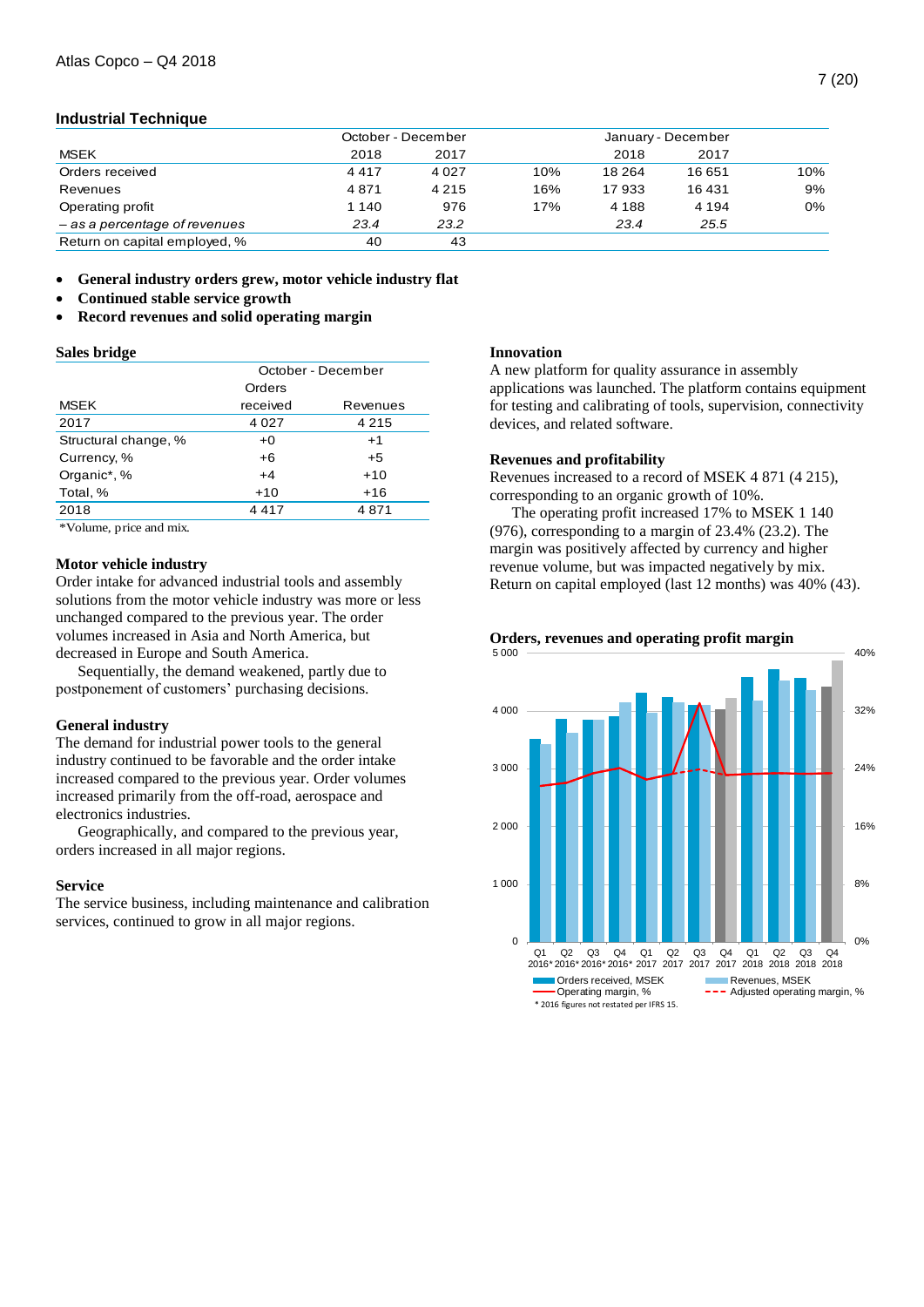#### **Power Technique**

|                               |         | October - December |     | January - December |        |     |
|-------------------------------|---------|--------------------|-----|--------------------|--------|-----|
| <b>MSEK</b>                   | 2018    | 2017               |     | 2018               | 2017   |     |
| Orders received               | 3027    | 2 7 3 0            | 11% | 12 4 9 8           | 11 259 | 11% |
| Revenues                      | 3 1 4 6 | 2892               | 9%  | 12042              | 11 217 | 7%  |
| Operating profit              | 515     | 416                | 24% | 2006               | 1705   | 18% |
| - as a percentage of revenues | 16.4    | 14.4               |     | 16.7               | 15.2   |     |
| Return on capital employed, % | 28      | 20                 |     |                    |        |     |

**Growth for equipment and strong growth for specialty rental** 

- **Record revenues**
- **Operating margin at 16.4%**

#### **Sales bridge**

|                      | October - December |          |  |  |  |
|----------------------|--------------------|----------|--|--|--|
|                      | Orders             |          |  |  |  |
| <b>MSEK</b>          | received           | Revenues |  |  |  |
| 2017                 | 2730               | 2892     |  |  |  |
| Structural change, % | -4                 | $-4$     |  |  |  |
| Currency, %          | $+4$               | $+4$     |  |  |  |
| Organic*, %          | $+11$              | $+9$     |  |  |  |
| Total, %             | $+11$              | $+9$     |  |  |  |
| 2018                 | 3027               | 3 1 4 6  |  |  |  |
|                      |                    |          |  |  |  |

\*Volume, price and mix.

#### **Equipment**

The overall order intake increased and was supported by increased demand from equipment rental companies, primarily in the US. Portable compressors were the main driver of the growth.

Geographically, the order volumes increased in North and South America, were flat in Europe, but decreased in Asia.

#### **Specialty rental**

The demand for the specialty rental business remained strong and the order intake increased double-digit compared to the previous year. Sequentially, the order intake was more or less unchanged.

Geographically, and compared to the previous year, growth was achieved in all regions.

#### **Service**

The service business continued to grow primarily driven by increased order volumes in Asia.

### **Innovation**

A new oil-free portable compressor for the specialty rental business was launched. The compressor is designed to deliver reliable air quality for a specific flow in any industry, with optimal efficiency. The engine in the compressor conforms to the latest emission standards bringing Nox and Particulate Matter emission levels to nearzero.

#### **Revenues and profitability**

Revenues increased to a record MSEK 3 146 (2 892), corresponding to an organic increase of 9%.

Operating profit was MSEK 515 (416), corresponding to a margin of 16.4% (14.4 reported and 15.4, adjusted for items affecting comparability). Compared to previous year, the margin was supported by sales mix, while currency had a negative impact. Return on capital employed (last 12 months) was 28% (20).



**Orders, revenues and operating profit margin** 4 000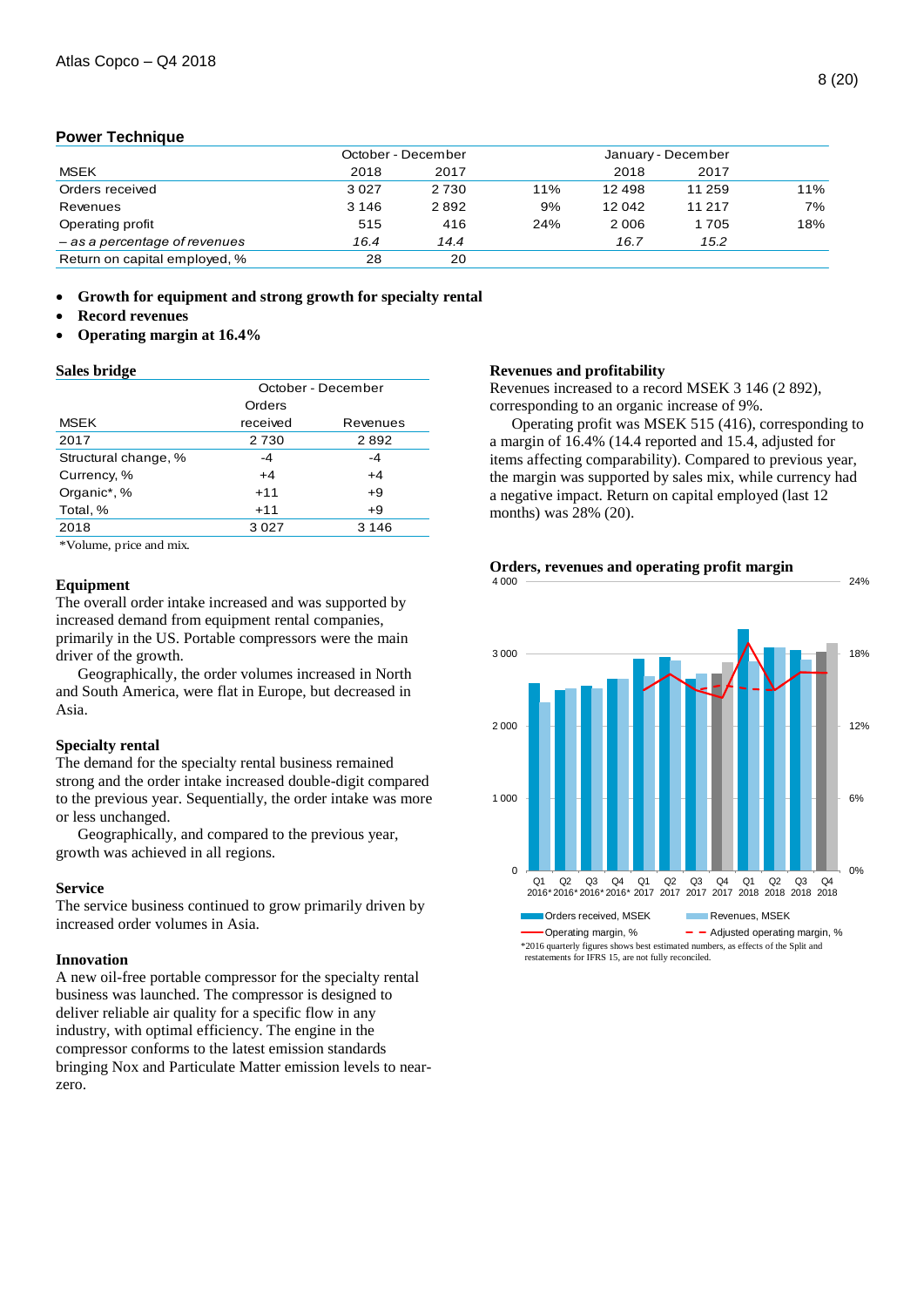#### **Accounting principles**

The consolidated accounts of the Atlas Copco Group are prepared in accordance with International Financial Reporting Standards (IFRS). The description of the accounting principles and definitions are found in the annual report 2017, with the complementary description of changes described below. The interim report is prepared in accordance with IAS 34 Interim Financial Reporting. Non-IFRS measures are also presented in the report since they are considered to be important supplemental measures of the company´s performance. For further information on how these measures have been calculated, please visit: <http://www.atlascopcogroup.com/investor-relations>

#### **New and amended accounting standards**

IASB has issued new standards effective from January 1, 2018.

#### *IFRS 9 Financial Instruments*

IFRS 9 Financial Instruments replaces IAS 39 Financial Instruments: Recognition and Measurement. The standard is applied by Atlas Copco from January 1, 2018. Comparative information has not been restated. Among other things, IFRS 9 introduces a new model for impairment of financial assets. The model's purpose is to recognize credit losses earlier than IAS 39. Additionally, the classification of some financial instruments has changed. Additional information can be found in the annual report 2017.

#### *IFRS 15 Revenue from Contracts with Customers*

IFRS 15 Revenue from Contracts with Customers has replaced previous revenue recognition standards. The standard is applied by Atlas Copco from January 1, 2018 with full retrospective application. The effects on relevant lines are detailed in the table below. The main effect comes from certain customized projects being recognized at completion instead of over time.

| Dec. 31, 2017 |
|---------------|
| 21            |
| 395           |
| -123          |
| $-122$        |
| $-17$         |
| 432           |
|               |
| 2017          |
| 57            |
| -88           |
| 12            |
|               |

IASB has issued a new standard effective from January 1, 2019

#### *IFRS 16 Leases*

IFRS 16 introduces a single accounting model for leases and requires the recognition of substantially all leases in the balance sheet and the separation of depreciation of right-of-use assets from interest of lease liabilities in the income statement.

Atlas Copco has chosen to perform the transition by use of the modified retrospective approach, which does not require restatement of comparative periods. The comparative information continues to be reported in accordance with IAS 17 Leases and IFRIC 4 Determining whether an Arrangement contains a lease.

The Group has elected the option to set the right-of-use asset equal to the lease liability at transition, with adjustments for any prepaid or accrued lease payments. Furthermore, the Group has elected not to recognize short-term and low-value leases as rightof-use assets and lease liabilities.

Atlas Copco's lease portfolio consists mainly of leased buildings such as office and warehouse premises, vehicles and production

equipment. The Group's initial estimate is that an additional 3.3 BSEK of right-of-use assets and lease liabilities will be recognized in the balance sheet at transition. Recognizing depreciation of right of use assets instead of minimum lease payments is estimated to have a small positive impact on operating profit. Interest on lease liabilities is estimated to have a small negative impact on net financial items.

#### **Risks and factors of uncertainty**

#### *Market risks*

The demand for Atlas Copco's equipment and services is affected by changes in the customers' investment and production levels. A general economic downturn, geopolitical tensions, changes in trade agreements, a widespread financial crisis and other macroeconomic disturbances may, directly or indirectly, affect the Group negatively both in terms of revenues and profitability. However, the Group's sales are well diversified with customers in many industries and countries around the world, which mitigates the risk.

#### *Financial risks*

Atlas Copco is subject to currency risks, interest rate risks, tax risks, and other financial risks. In line with the overall goals with respect to growth, return on capital, and protecting creditors, Atlas Copco has adopted a policy to control the financial risks to which the Group is exposed. A financial risk management committee meets regularly to manage and follow up financial risks, in line with the policy.

#### *Production risks*

Many components are sourced from sub-suppliers. The availability is dependent on the sub-suppliers and if they have interruptions or lack capacity, this may adversely affect production. To minimize these risks, Atlas Copco has established a global network of subsuppliers, which means that in most cases there are more than one sub-supplier that can supply a certain component.

Atlas Copco is also directly and indirectly exposed to raw material prices. Cost increases for raw materials and components often coincide with strong end-customer demand and can partly be compensated for by increased sales prices.

#### *Acquisitions*

Atlas Copco has the ambition to grow all its business areas, primarily through organic growth, complemented by selected acquisitions. The integration of acquired businesses is a difficult process and it is not certain that every integration will be successful. Therefore, costs related to acquisitions can be higher and/or synergies can take longer to materialize than anticipated.

For further information, see the annual report 2017.

#### **Forward-looking statements**

Some statements in this report are forward-looking, and the actual outcome could be materially different. In addition to the factors explicitly discussed, other factors could have a material effect on the actual outcome. Such factors include, but are not limited to, general business conditions, fluctuations in exchange rates and interest rates, political developments, the impact of competing products and their pricing, product development, commercialization and technological difficulties, interruptions in supply, and major customer credit losses.

#### **Atlas Copco AB**

Atlas Copco AB and its subsidiaries are sometimes referred to as the Atlas Copco Group, the Group or Atlas Copco. Atlas Copco AB is also sometimes referred to as Atlas Copco. Any mentioning of the Board of Directors, the Board or the Directors refers to the Board of Directors of Atlas Copco AB.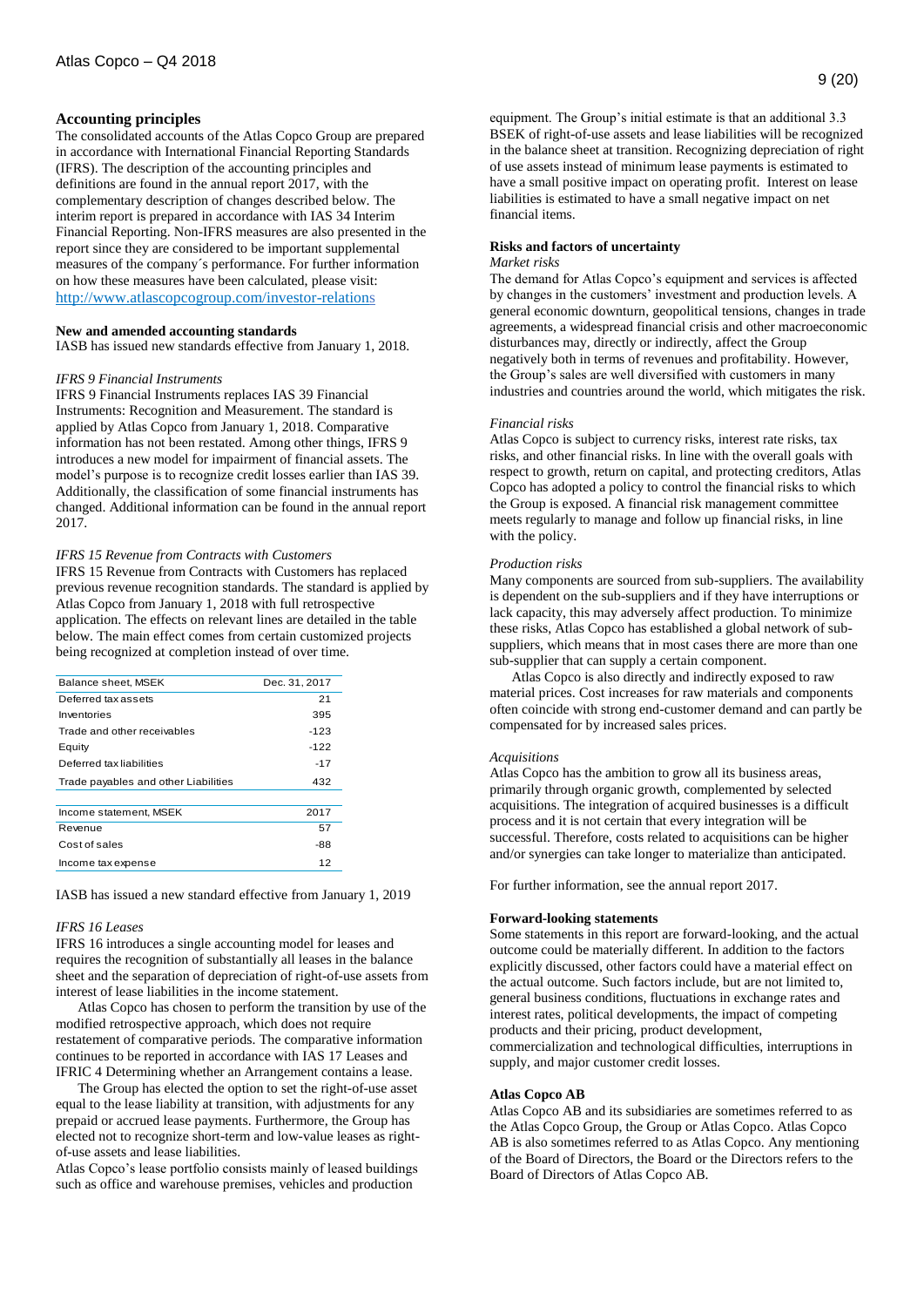# **Consolidated income statement**

|                                                    |            | 3 months ended 9 | 12 months ended       |             |
|----------------------------------------------------|------------|------------------|-----------------------|-------------|
|                                                    | Dec. 31    | Dec. 31          | Dec. 31               | Dec. 31     |
| <b>MSEK</b>                                        | 2018       | 2017             | 2018                  | 2017        |
| <b>Continuing operations</b>                       |            |                  |                       |             |
| Revenues                                           | 25 3 21    | 22 645           | 95 363                | 85 653      |
| Cost of sales                                      | $-14570$   | $-12956$         | -54 142               | -48 631     |
| Gross profit                                       | 10751      | 9689             | 41 221                | 37022       |
| Marketing expenses                                 | $-2934$    | $-2571$          | $-11155$              | $-10143$    |
| Administrative expenses                            | $-1478$    | $-1475$          | -6056                 | $-5599$     |
| Research and development costs                     | $-812$     | $-828$           | -3 166                | $-2928$     |
| Other operating income and expenses                | 134        | 44               | 343                   | 396         |
| <b>Operating profit</b>                            | 5661       | 4859             | 21 187                | 18748       |
| - as a percentage of revenues                      | 22.4       | 21.5             | 22.2                  | 21.9        |
| Net financial items                                | 273        | $-308$           | $-343$                | $-1157$     |
| <b>Profit before tax</b>                           | 5934       | 4551             | 20844                 | 17 591      |
| - as a percentage of revenues                      | 23.4       | 20.1             | 21.9                  | 20.5        |
| Income tax expense                                 | $-731$     | $-1.379$         | $-4508$               | -4 930      |
| Profit for the period from continuing operations   | 5 2 0 3    | 3 1 7 2          | 16 336                | 12661       |
| <b>Discontinued operations</b>                     |            |                  |                       |             |
| Profit for the period from discontinued operations |            | 986              | $90099$ <sup>1)</sup> | 4013        |
| Profit for the period                              | 5 2 0 3    | 4 1 5 8          | 106 435               | 16 674      |
| Profit attributable to                             |            |                  |                       |             |
| - owners of the parent                             | 5 200      | 4 1 5 2          | 106 164 1)            | 16 652      |
| - non-controlling interests                        | 3          | 6                | 271                   | 22          |
| Basic earnings per share, SEK                      | 4.29       | 3.42             | $87.49$ <sup>1)</sup> | 13.72       |
| - of which continuing operations                   | 4.29       | 2.61             | 13.45                 | 10.41       |
| Diluted earnings per share, SEK                    | 4.28       | 3.38             | $87.36$ <sup>1)</sup> | 13.61       |
| - of which continuing operations                   | 4.28       | 2.57             | 13.43                 | 10.31       |
| Basic weighted average number                      |            |                  |                       |             |
| of shares outstanding, millions                    | 1 2 1 3 .5 | 1 2 1 4 .4       | 1 2 1 3 . 5           | 1 2 1 4 . 1 |
| Diluted weighted average number                    |            |                  |                       |             |
| of shares outstanding, millions                    | 1 2 1 4 .0 | 1 2 1 6 . 6      | 1 215.3               | 1 215.8     |
|                                                    |            |                  |                       |             |
| <b>Key ratios</b>                                  |            |                  |                       |             |
| Equity per share, period end, SEK                  | 35         | 50               |                       |             |
| Return on capital employed, 12 month values, %     | 33         | 29               |                       |             |
| Return on equity, 12 month values, %               | 34         | $30^{2}$         |                       |             |
| Debt/equity ratio, period end, %                   | 16         | $4^{2}$          |                       |             |
| Equity/assets ratio, period end, %                 | 44         | $48^{2}$         |                       |             |
| Number of employees, period end                    | 36862      | 34 651           |                       |             |

 $1)$  2018 includes effect from the distribution of Epiroc  $2$  Including discontinued operations.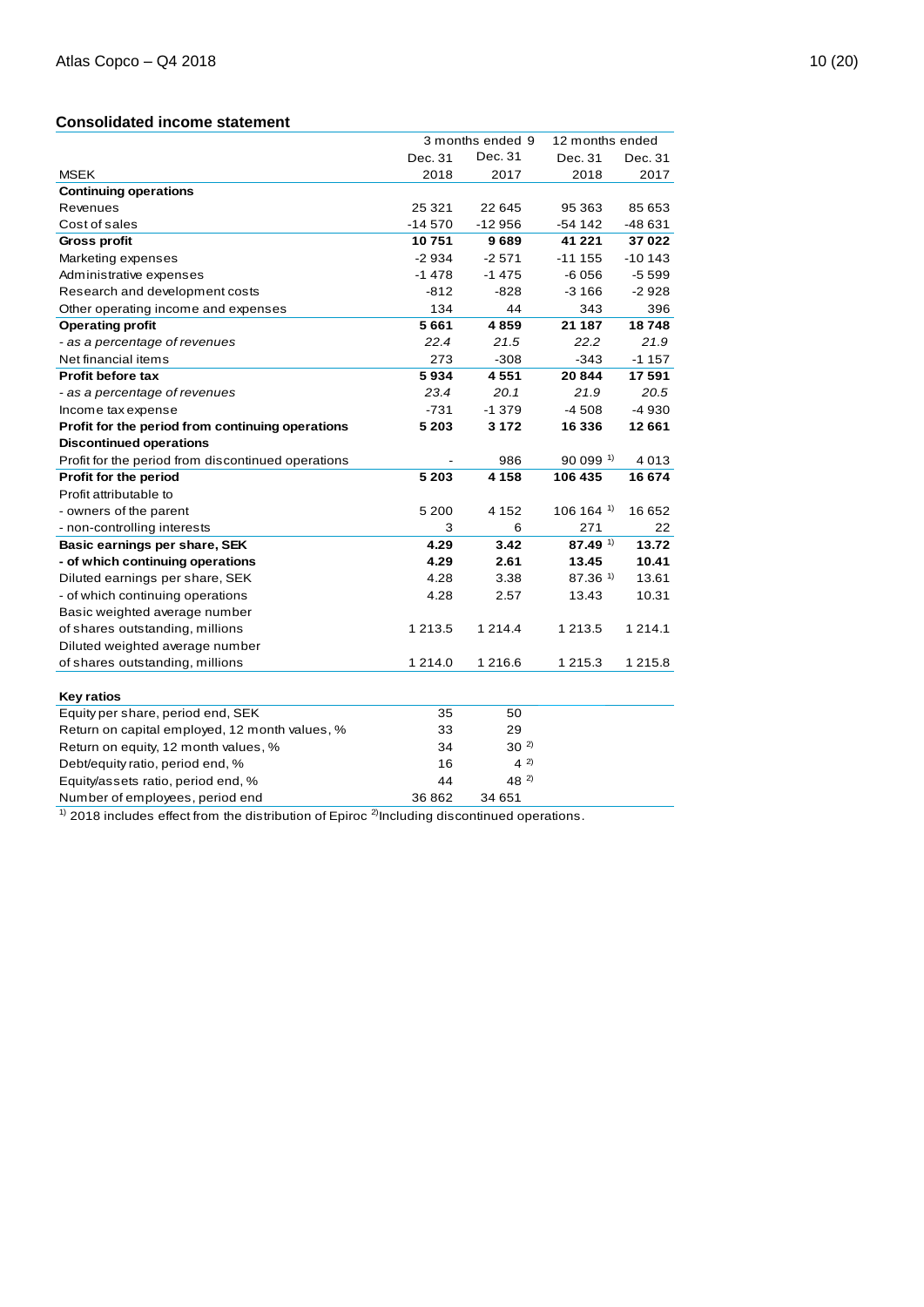# 11 (20)

# **Consolidated statement of comprehensive income, including discontinued operations**

|                                                               |         |                 | 3 months ended 12 months |         |
|---------------------------------------------------------------|---------|-----------------|--------------------------|---------|
|                                                               |         | Dec. 31 Dec. 31 | Dec. 31                  | Dec. 31 |
| <b>MSEK</b>                                                   | 2018    | 2017            | 2018                     | 2017    |
| Profit for the period                                         | 5 2 0 3 |                 | 4 158 106 435            | 16 674  |
| Other comprehensive income                                    |         |                 |                          |         |
| Items that will not be reclassified to profit or loss         |         |                 |                          |         |
| Remeasurements of defined benefit pension plans               | 180     | 372             | 150                      | 120     |
| Income tax relating to items that will not be reclassified    | $-72$   | $-133$          | -65                      | -61     |
|                                                               | 108     | 239             | 85                       | 59      |
| Items that may be reclassified subsequently to profit or loss |         |                 |                          |         |
| Translation differences on foreign operations                 | 418     | 1834            | 3695                     | $-651$  |
| - realized and reclassified to income statement               | $-362$  | 55              | $-1.308$                 | 55      |
| Hedge of net investments in foreign operations                | 3       | $-476$          | $-797$                   | $-492$  |
| Cash flow hedges                                              | $-2$    | 8               | 42                       | 142     |
| Income tax relating to items that may be reclassified         | $-23$   | 296             | 467                      | 277     |
|                                                               | 34      | 1717            | 2099                     | $-669$  |
| Other comprehensive income for the period, net of tax         | 142     | 1956            | 2 1 8 4                  | $-610$  |
| Total comprehensive income for the period                     | 5345    |                 | 6 114 108 619            | 16 064  |
| Total comprehensive income attributable to                    |         |                 |                          |         |
| - owners of the parent                                        | 5 3 3 9 |                 | 6 105 108 346            | 16 044  |
| - non-controlling interests                                   | 6       | 9               | 273                      | 20      |
|                                                               |         |                 |                          |         |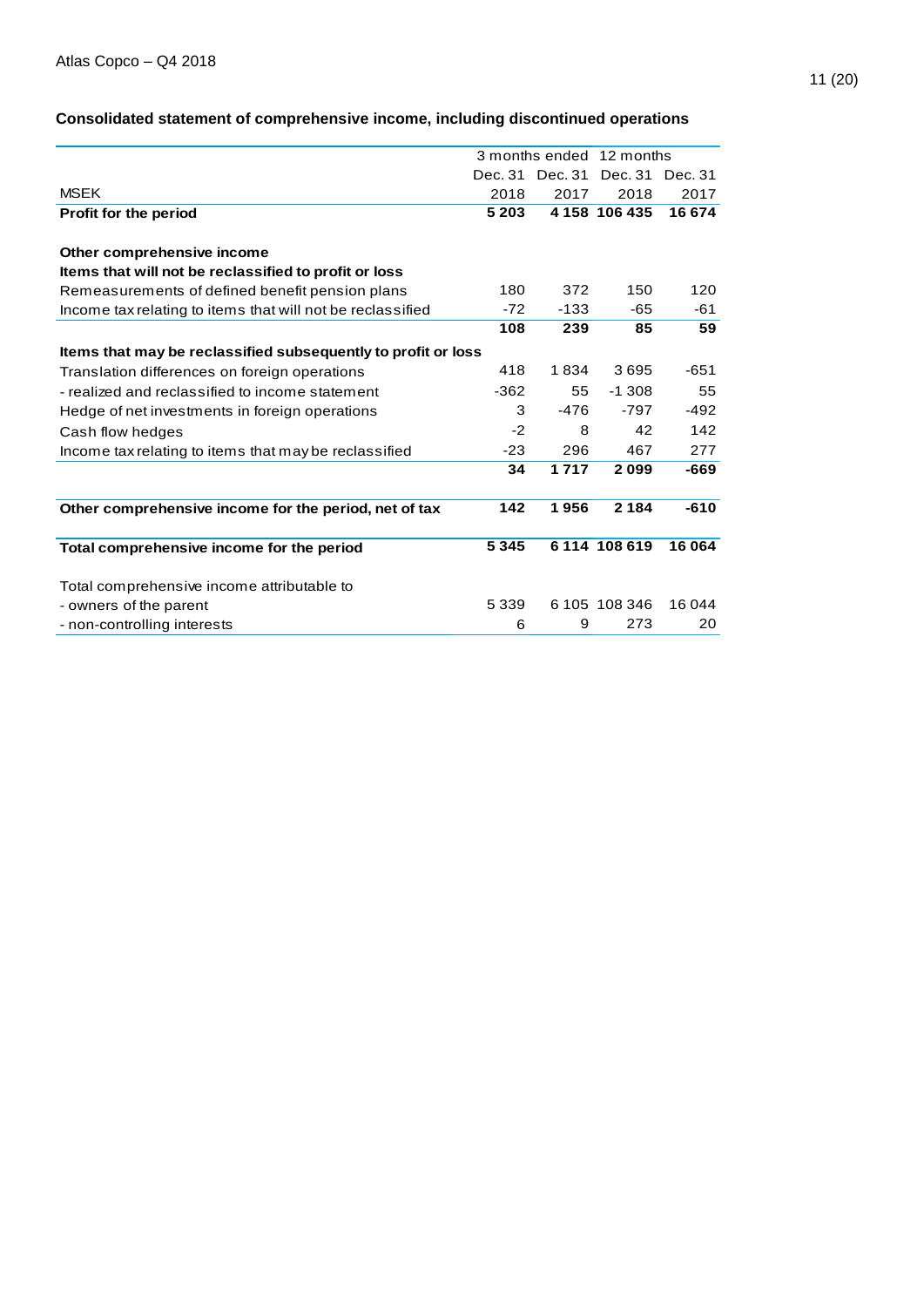#### **Consolidated balance sheet**

| <b>MSEK</b>                                 | Dec. 31, 2018 | Dec. 31, 2017* |
|---------------------------------------------|---------------|----------------|
| Intangible assets                           | 30 0 25       | 35 151         |
| Rental equipment                            | 2 2 8 8       | 2934           |
| Other property, plant and equipment         | 8099          | 9523           |
| Financial assets and other receivables      | 901           | 2098           |
| Deferred tax assets                         | 1619          | 1537           |
| <b>Total non-current assets</b>             | 42932         | 51 243         |
| Inventories                                 | 12718         | 18810          |
| Trade and other receivables                 | 24 503        | 29 994         |
| Other financial assets                      | 102           | 1 2 9 5        |
| Cash and cash equivalents                   | 16414         | 24 4 9 6       |
| Assets classified as held for sale          | 1             | 193            |
| <b>Total current assets</b>                 | 53738         | 74 788         |
| <b>TOTAL ASSETS</b>                         | 96 670        | 126 031        |
|                                             |               |                |
| Equity attributable to owners of the parent | 42 4 25       | 60 517         |
| Non-controlling interests                   | 47            | 84             |
| <b>TOTAL EQUITY</b>                         | 42 472        | 60 601         |
| <b>Borrowings</b>                           | 14 4 15       | 23 635         |
| Post-employment benefits                    | 2837          | 3034           |
| Other liabilities and provisions            | 1 2 8 2       | 1720           |
| Deferred tax liabilities                    | 619           | 438            |
| <b>Total non-current liabilities</b>        | 19 153        | 28 8 27        |
| <b>Borrowings</b>                           | 5966          | 1513           |
| Trade payables and other liabilities        | 27 477        | 33 008         |
| Provisions                                  | 1602          | 2026           |
| Liabilities directly associated with assets |               |                |
| classified as held for sale                 |               | 56             |
| <b>Total current liabilities</b>            | 35 045        | 36 603         |
| <b>TOTAL EQUITY AND LIABILITIES</b>         | 96 670        | 126 031        |

\*Including assets and liabilities related to Epiroc reported as discontinued operations.

### **Fair value of derivatives, cash equivalents and borrowings**

The carrying value and fair value of the Group's outstanding derivatives, liquidity funds and borrowings are shown in the tables below. The fair values of bonds are based on level 1 and the fair values of derivatives, liquidity funds and other loans are based on level 2 in the fair value hierarchy. Compared to 2017, no transfers have been made between different levels in the fair value hierarchy for derivatives and borrowings and no significant changes have been made to valuation techniques, inputs or assumptions. Liquidity funds, reported under cash equivalents, are according to IFRS 9 classified at fair value through profit and loss.

#### **Financial instruments recorded at fair value**

| <b>MSEK</b>                                                                           | Dec. 31, 2018 | Dec. 31, 2017* |
|---------------------------------------------------------------------------------------|---------------|----------------|
| Non-current assets and liabilities                                                    |               |                |
| Assets                                                                                |               |                |
| Liabilities                                                                           |               | 90             |
| Current assets and liabilities                                                        |               |                |
| Assets                                                                                | 367           | 466            |
| Liabilities                                                                           | 32            | 179            |
| *Including assets and liabilities related to Epiroc reported as discontinued operatic |               |                |

#### **Carrying value and fair value of borrowings**

| <b>MSEK</b>  | Dec. 31, 2018  | Dec. 31, 2018 | Dec. 31, 2017* | Dec. 31, 2017* |
|--------------|----------------|---------------|----------------|----------------|
|              | Carrying value | Fair value    | Carrying value | Fair value     |
| <b>Bonds</b> | 15412          | 15771         | 15 907         | 16 568         |
| Other loans  | 4970           | 5053          | 9 2 4 1        | 9 3 7 0        |
|              | 20 381         | 20 823        | 25 148         | 25938          |

\*Including assets and liabilities related to Epiroc reported as discontinued operations.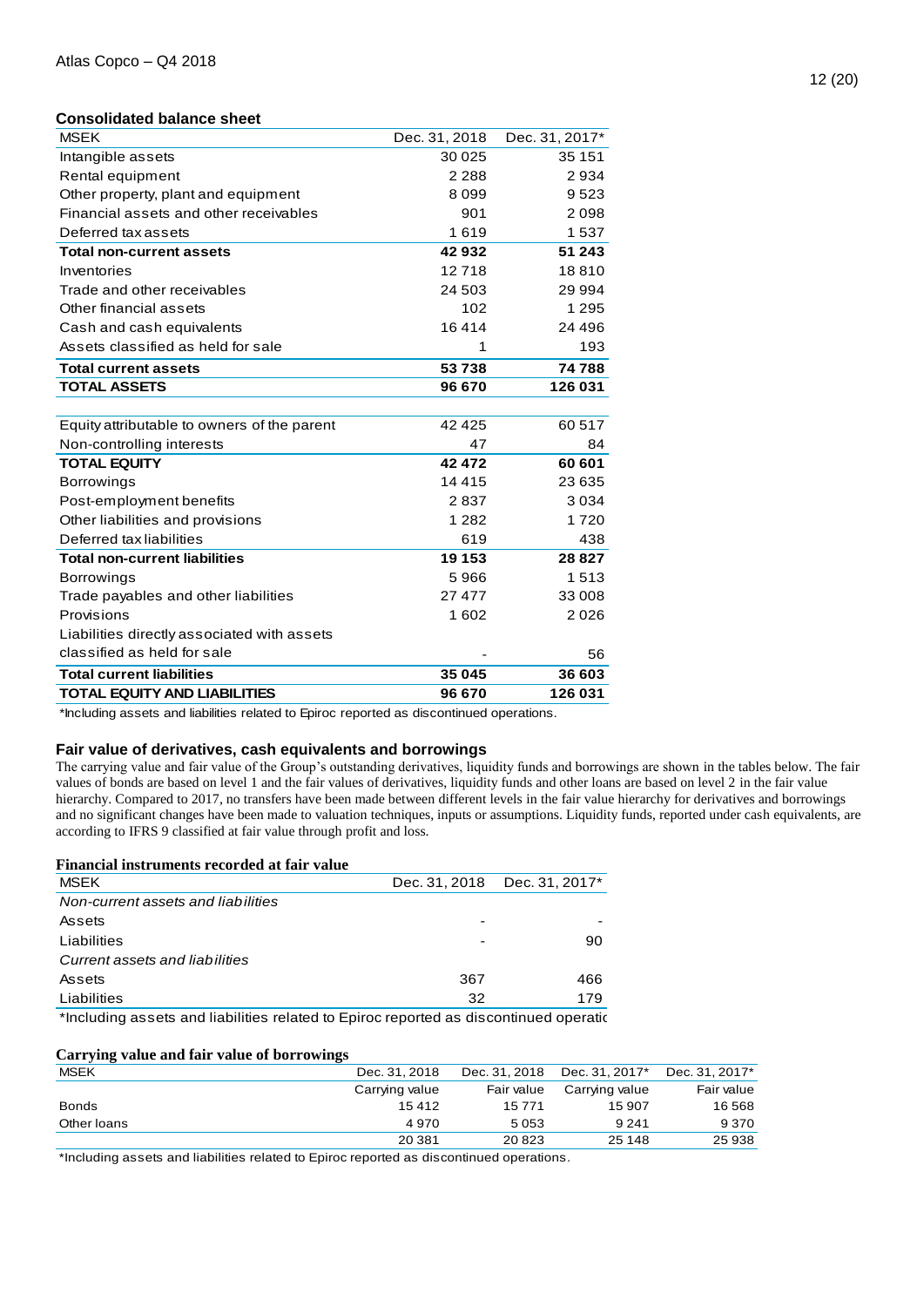# **Consolidated statement of changes in equity**

|                                           | Equity attributable to |                 |              |  |
|-------------------------------------------|------------------------|-----------------|--------------|--|
|                                           | owners of              | non-controlling |              |  |
| <b>MSEK</b>                               | the parent             | interests       | Total equity |  |
| Opening balance, January 1, 2018          | 60 517                 | 84              | 60 601       |  |
| Change in accounting principles           | $-37$                  |                 | $-37$        |  |
| Changes in equity for the period          |                        |                 |              |  |
| Total comprehensive income for the period | 108 346                | 273             | 108 619      |  |
| Ordinary dividend                         | $-8487$                | -9              | $-8496$      |  |
| Distribution of Epiroc AB                 | $-107998$              | $-301$          | $-108299$    |  |
| Redemption of shares                      | -9 705                 |                 | $-9705$      |  |
| Acquisition and divestment of own shares  | -198                   |                 | -198         |  |
| Share-based payments, equity settled      | $-13$                  |                 | $-13$        |  |
| Closing balance, December 31, 2018        | 42 4 25                | 47              | 42 472       |  |

|                                           | Equity attributable to |                 |              |
|-------------------------------------------|------------------------|-----------------|--------------|
|                                           | owners of              | non-controlling |              |
| <b>MSEK</b>                               | the parent             | interests       | Total equity |
| Opening balance, January 1, 2017          | 53 105                 | 72              | 53 177       |
| Change in accounting principles           | $-102$                 |                 | $-102$       |
| Changes in equity for the period          |                        |                 |              |
| Total comprehensive income for the period | 16 044                 | 20              | 16 064       |
| <b>Dividends</b>                          | $-8252$                | -3              | $-8255$      |
| Change of non-controlling interests       | $-14$                  | -5              | $-19$        |
| Acquisition and divestment of own shares  | $-236$                 |                 | $-236$       |
| Share-based payments, equity settled      | $-28$                  |                 | $-28$        |
| Closing balance, December 31, 2017        | 60 517                 | 84              | 60 601       |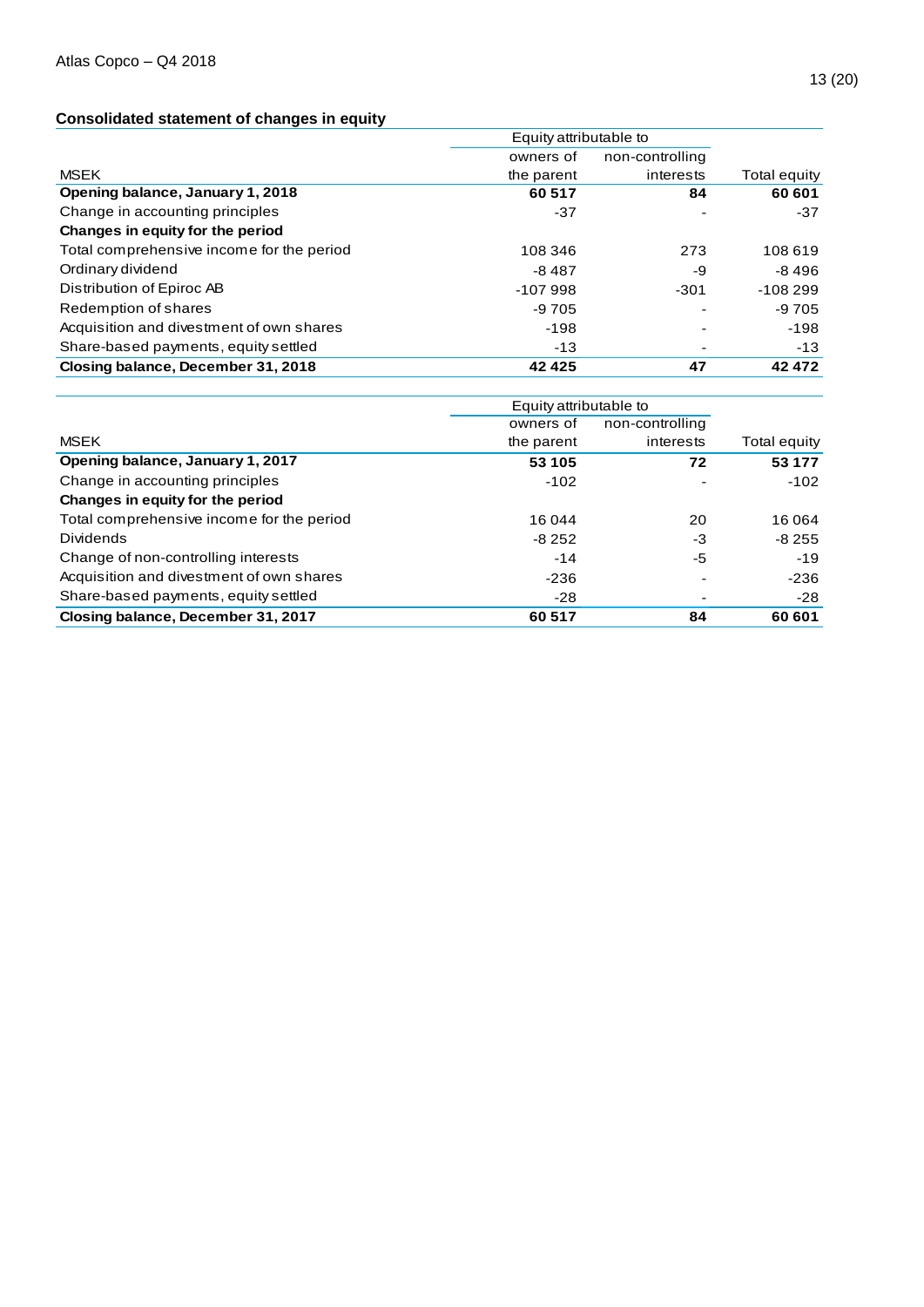# **Consolidated statement of cash flows, including discontinued operations**

|                                                                          |         | October - December |                          | January - December |
|--------------------------------------------------------------------------|---------|--------------------|--------------------------|--------------------|
| MSEK                                                                     | 2018    | 2017               | 2018                     | 2017               |
| Cash flows from operating activities                                     |         |                    |                          |                    |
| Operating profit, continuing operations                                  | 5661    | 4859               | 21 187                   | 18748              |
| Operating profit, discontinued operations                                |         | 1 3 2 8            | 3013                     | 5404               |
| Depreciation, amortization and impairment (see below)                    | 868     | 1 2 8 3            | 3922                     | 5 1 1 0            |
| Capital gain/loss and other non-cash items                               | $-33$   | $-259$             | 322                      | $-75$              |
|                                                                          | 6496    | 7211               | 28 4 4 4                 |                    |
| Operating cash surplus<br>Net financial items received/paid              | $-267$  | $-39$              | $-675$                   | 29 187<br>329      |
|                                                                          |         | $-1420$            |                          |                    |
| Taxes paid                                                               | -972    |                    | -5896                    | -7 306             |
| Pension funding and payment of pension to employees                      | $-118$  | $-181$             | $-392$                   | $-1280$            |
| Change in working capital                                                | 503     | 1 2 3 7            | -3 391                   | 1 3 9 8            |
| Investments in rental equipment                                          | $-257$  | -458               | $-1462$                  | $-1412$            |
| Sale of rental equipment                                                 | 9       | 143                | 186                      | 464                |
| Net cash from operating activities                                       | 5 3 9 4 | 6493               | 16814                    | 21 380             |
| Cash flows from investing activities                                     |         |                    |                          |                    |
| Investments in property, plant and equipment                             | $-532$  | -591               | $-2000$                  | $-1742$            |
| Sale of property, plant and equipment                                    | 27      | 95                 | 78                       | 179                |
| Investments in intangible assets                                         | $-188$  | $-237$             | $-846$                   | $-1021$            |
| Sale of intangible assets                                                |         |                    |                          | 2                  |
| Acquisition of subsidiaries and associated companies                     | $-14$   | $-10$              | $-1575$                  | $-520$             |
| Divestment of subsidiaries                                               | 6       | 1560               | 166                      | 1560               |
| Other investments, net                                                   | $-2$    | 630                | $-124$                   | 784                |
| Net cash from investing activities                                       | $-703$  | 1447               | -4 301                   | -758               |
| Cash flows from financing activities                                     |         |                    |                          |                    |
| Annual dividends paid                                                    |         | $-4127$            | $-8487$                  | $-8252$            |
| Dividends paid to non-controlling interest                               |         | ä,                 | -9                       | -3                 |
| Distribution of Epiroc AB                                                |         | $\sim$             | $-4002$ *                |                    |
| Acquisition of non-controlling interest                                  |         | $-2$               |                          | $-19$              |
| Redemption of shares                                                     |         |                    | -9 705                   |                    |
| Repurchase and sales of own shares                                       | $-275$  | $-181$             | $-198$                   | $-236$             |
| Change in interest-bearing liabilities                                   | $-42$   | 91                 | 800                      | 765                |
| Net cash from financing activities                                       | $-317$  | $-4219$            | $-21601$                 | $-7745$            |
|                                                                          |         |                    |                          |                    |
| Net cash flow for the period                                             | 4 3 7 4 | 3721               | -9 088                   | 12877              |
| Cash and cash equivalents, beginning of the period                       | 12023   | 19742              | 24 4 9 6                 | 11 492             |
| Exchange differences in cash and cash equivalents                        | 17      | 527                | 1 0 0 6                  | 127                |
| Cash and cash equivalents discontinued operations                        |         | 506                |                          |                    |
| Cash and cash equivalents, end of the period                             | 16414   | 24 496             | 16414                    | 24 496             |
| *Cash in Epiroc closing balance at the time of distribution.             |         |                    |                          |                    |
|                                                                          |         |                    |                          |                    |
| Depreciation, amortization and impairment                                |         |                    |                          |                    |
| Rental equipment                                                         | 154     | 245                | 807                      | 991                |
| Other property, plant and equipment                                      | 332     | 438                | 1463                     | 1759               |
|                                                                          | 382     | 600                | 1652                     | 2 3 6 0            |
| Intangible assets                                                        |         |                    | 3922                     |                    |
| Total                                                                    | 868     | 1283               |                          | 5 1 1 0            |
| Calculation of operating cash flow                                       |         |                    |                          |                    |
|                                                                          |         | October - December |                          | January - December |
| <b>MSEK</b>                                                              | 2018    | 2017               | 2018                     | 2017               |
| Net cash flow for the period                                             |         |                    |                          |                    |
| Add back:                                                                | 4 3 7 4 | 3721               | -9 088                   | 12877              |
| Change in pensions                                                       |         |                    |                          |                    |
|                                                                          | ÷,      |                    |                          | 772                |
|                                                                          | 42      | -91                |                          |                    |
| Change in interest-bearing liabilities                                   |         |                    | -800                     | $-765$             |
| Repurchase and sales of own shares                                       | 275     | 181                | 198                      | 236                |
| Annual dividends paid                                                    |         | 4 1 2 7            | 8487                     | 8 2 5 2            |
| Dividends paid to non-controlling interest                               |         |                    | 9                        | 3                  |
| Redemption of shares                                                     |         | $\blacksquare$     | 9705                     | $\overline{a}$     |
| Distribution of Epiroc AB                                                |         |                    | 4 0 0 2                  |                    |
| Acquisition of non-controlling interest                                  | ä,      | $\overline{2}$     | $\overline{\phantom{a}}$ | 19                 |
| Acquisitions and divestments                                             | 8       | $-1550$            | 1409                     | $-1040$            |
| Currency hedges of loans                                                 | 271     | $-153$             | 211                      | $-1416$            |
| Sale of financial assets                                                 |         | -737               |                          | -737               |
| Tax payment related to Belgian tax rulings<br><b>Operating cash flow</b> | 4970    | 5500               | 14 133                   | 655<br>18856       |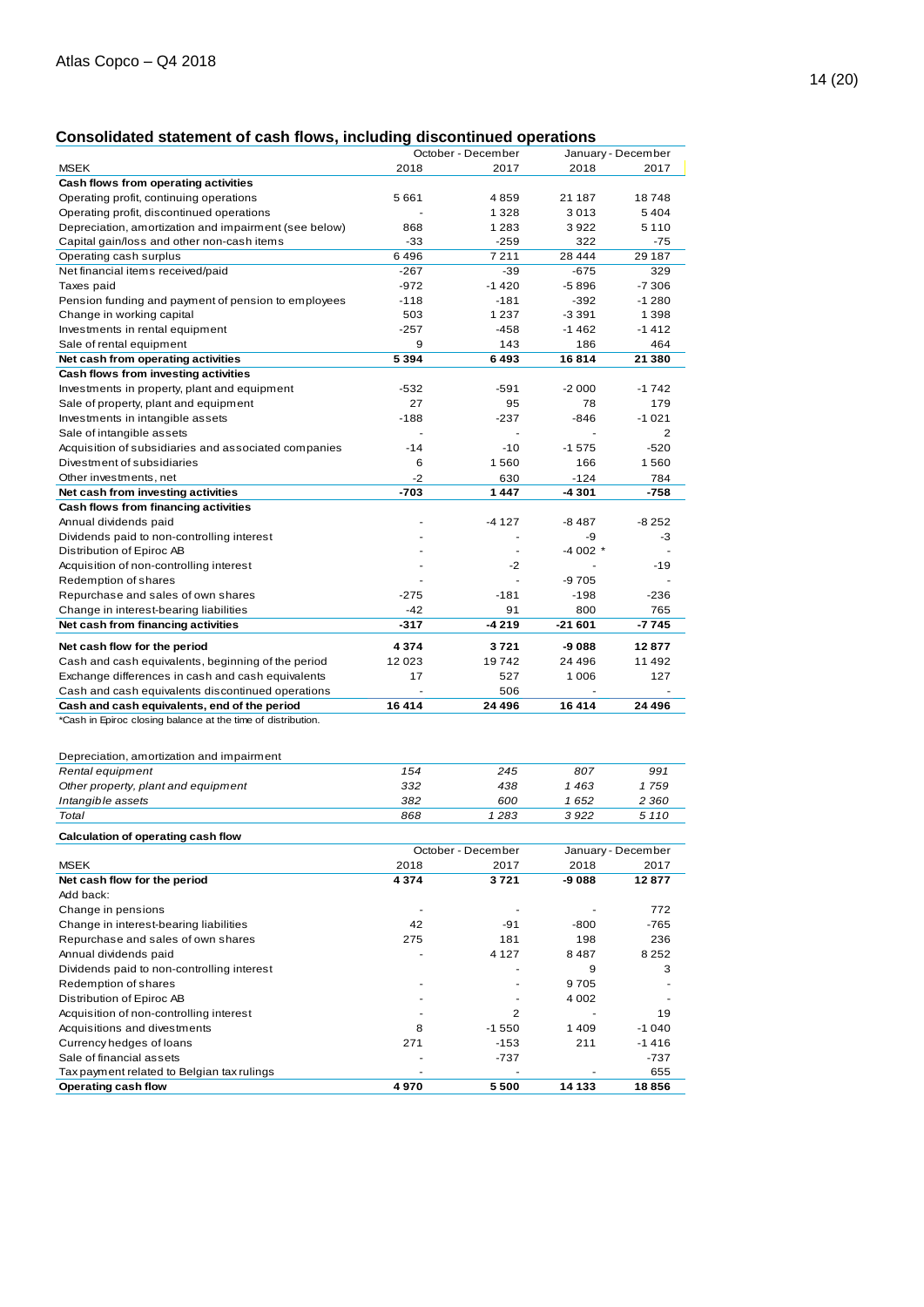# **Discontinued operations (Epiroc and other divested businesses)**

At the Annual General Meeting on April 24, 2018, it was decided to split the Group and distribute the shares of Epiroc AB to the shareholders of Atlas Copco. In June, the shareholders received one Epiroc share for each Atlas Copco share. Epiroc AB was listed on Nasdaq Stockholm on June 18, 2018.

Epiroc has been reported as discontinued operations since January 2018 with a retrospective effect in the income statement. On the distribution of the Epiroc shares, Atlas Copco recognized a capital gain in discontinued operations

of MSEK 87 105 representing the difference between the fair value of Epiroc and the carrying value of Epiroc's net assets at the time of the distribution. As part of the distribution, all historical translation differences allocated to Epiroc, amounting to MSEK 934, have been recycled to the income statement for discontinued operations.

The Road Construction Equipment division within the Power Technique business area was divested on October 5, 2017 and reported as discontinued operations and assets held for sale since Q4 2016.

#### **Income Statement**

|                                     | 3 months ended |         | 12 months ended |         |
|-------------------------------------|----------------|---------|-----------------|---------|
|                                     | Dec. 31        | Dec. 31 | Dec. 31         | Dec. 31 |
| <b>MSEK</b>                         | 2018           | 2017    | 2018            | 2017    |
| Revenues                            |                | 8 3 2 5 | 15 992          | 33 3 29 |
| Cost of sales                       |                | -5424   | -10 046         | -21 631 |
| Gross profit                        |                | 2901    | 5946            | 11 698  |
| Marketing expenses                  |                | $-597$  | -1 165          | $-2504$ |
| Administrative expenses             |                | $-569$  | $-1146$         | $-2269$ |
| Research and development costs      |                | $-232$  | -439            | -845    |
| Other operating income and expenses |                | -175    | -183            | $-676$  |
| <b>Operating profit</b>             |                | 1 328   | 3013            | 5404    |
| - as a percentage of revenues       |                | 16.0    | 18.8            | 16.2    |
| Net financial items                 |                | 22      | -113            | 82      |
| <b>Profit before tax</b>            |                | 1 350   | 2900            | 5486    |
| - as a percentage of revenues       |                | 16.2    | 18.1            | 16.5    |
| Income tax expense                  |                | $-309$  | $-731$          | $-1418$ |
| Gain/loss from divestments          |                |         | 86 996 *        |         |
| Translation differences recycled    |                |         | 934             | -55     |
| <b>Profit for the period</b>        |                | 1041    | 90 099          | 4 0 1 3 |

\*Includes gain from distribution of Epiroc

#### **Cash flows from discontinued operations**

|                              | October - December       |       | January - December |         |  |
|------------------------------|--------------------------|-------|--------------------|---------|--|
| <b>MSEK</b>                  | 2018                     | 2017  | 2018               | 2017    |  |
| Cash flows from              |                          |       |                    |         |  |
| Operating activities         | $\overline{\phantom{a}}$ | 1 007 | 748                | 5 1 7 8 |  |
| Investing activities         | $\overline{\phantom{0}}$ | 524   | $-1.368$           | $-176$  |  |
| Financing activities         | $\overline{\phantom{0}}$ | 134   | 5902               | 115     |  |
| Net cash flow for the period | $\overline{\phantom{a}}$ | 1665  | 5282               | 5117    |  |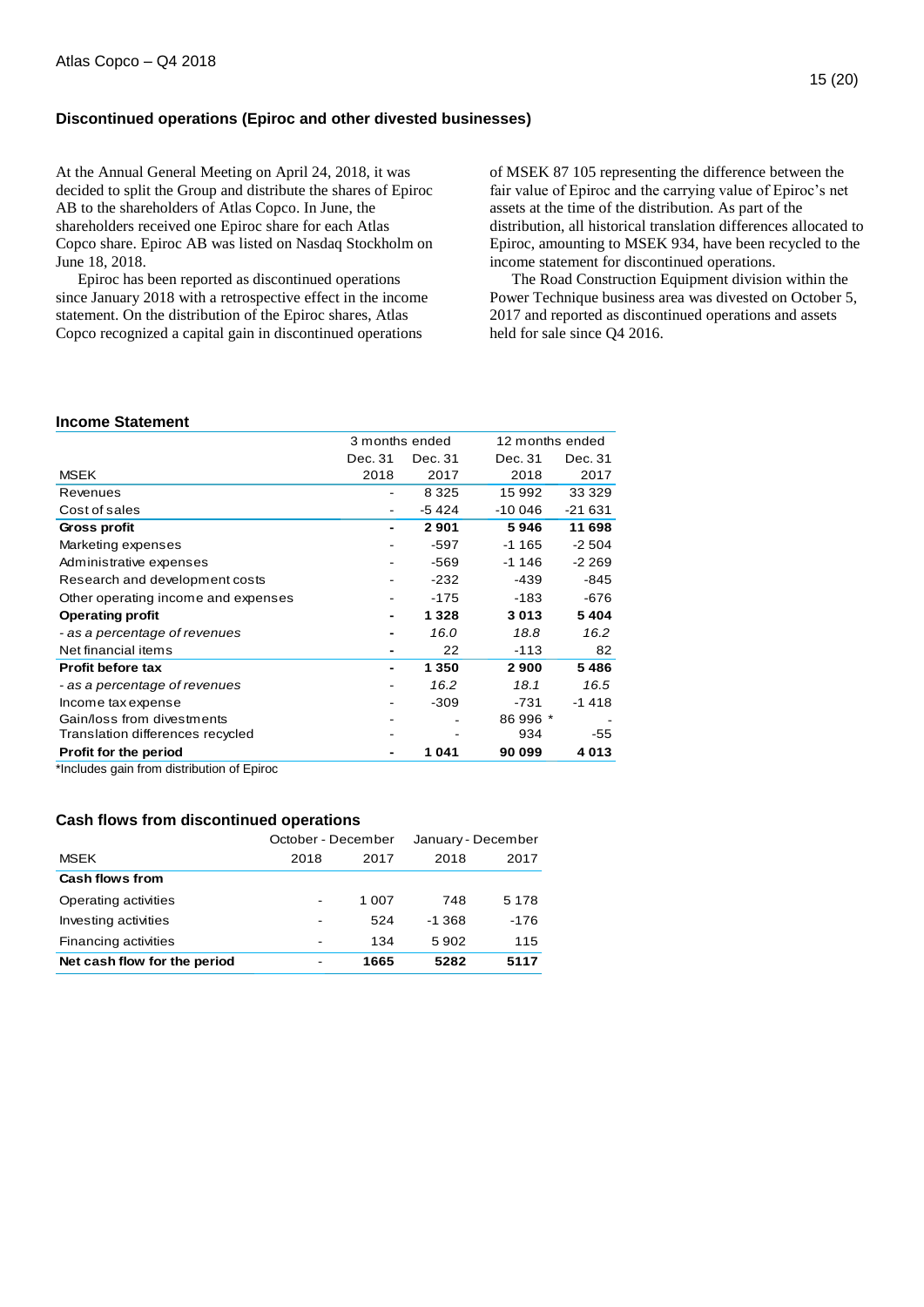# **Revenues by business area**

|                             | $2016^{1}$                                                                                                                                   |                |           |           | 2017           |         |         |         | 2018           |           |           |          |
|-----------------------------|----------------------------------------------------------------------------------------------------------------------------------------------|----------------|-----------|-----------|----------------|---------|---------|---------|----------------|-----------|-----------|----------|
| MSEK (by quarter)           | Q <sub>1</sub>                                                                                                                               | Q <sub>2</sub> | Q3        | Q4        | Q <sub>1</sub> | Q2      | Q3      | Q4      | Q <sub>1</sub> | Q2        | Q3        | Q4       |
| <b>Compressor Technique</b> | 8 1 5 6                                                                                                                                      | 8976           | 9421      | 9803      | 9 2 6 8        | 9667    | 9552    | 10 437  | 9735           | 11 266    | 11 269    | 11 702   |
| - of which external         | 8075                                                                                                                                         | 8894           | 9 3 5 9   | 9723      | 9 1 9 0        | 9577    | 9458    | 10 302  | 9578           | 121<br>11 | 156<br>11 | 11593    |
| - of which internal         | 81                                                                                                                                           | 82             | 62        | 80        | 78             | 90      | 94      | 135     | 157            | 145       | 113       | 109      |
| Vacuum Technique            | 2536                                                                                                                                         | 2953           | 3511      | 4 6 3 5   | 4753           | 4767    | 4754    | 5 2 2 9 | 5 2 5 5        | 5740      | 5 2 7 2   | 5740     |
| - of which external         | 2 5 3 6                                                                                                                                      | 2 9 5 3        | 3511      | 4635      | 4753           | 4767    | 4754    | 5229    | 5 2 5 5        | 5740      | 5272      | 5740     |
| - of which internal         | $\Omega$                                                                                                                                     | $\Omega$       | 0         | $\Omega$  | 0              | 0       | 0       | 0       | 0              | 0         | 0         | $\Omega$ |
| <b>Industrial Technique</b> | 3417                                                                                                                                         | 3622           | 3841      | 4 1 3 7   | 3 9 6 5        | 4 1 5 3 | 4 0 9 8 | 4 2 1 5 | 4 1 7 8        | 4519      | 4 3 6 5   | 4871     |
| - of which external         | 3406                                                                                                                                         | 3611           | 3830      | 4 1 2 5   | 3951           | 4 1 3 9 | 4086    | 4201    | 4 1 6 3        | 4504      | 4 3 5 4   | 4863     |
| - of which internal         | 11                                                                                                                                           | 11             | 11        | 12        | 14             | 14      | 12      | 14      | 15             | 15        | 11        | 8        |
| Pow er Technique            | 2 3 3 1                                                                                                                                      | 2519           | 2519      | 2647      | 2685           | 2 9 0 8 | 2732    | 2892    | 2894           | 3 0 9 1   | 2911      | 3 1 4 6  |
| - of which external         | 2 2 4 2                                                                                                                                      | 2 4 3 5        | 2 4 4 9   | 2 5 7 5   | 2 5 7 1        | 2803    | 2651    | 2 7 8 2 | 2 7 5 6        | 2 9 8 0   | 2893      | 3 1 2 6  |
| - of which internal         | 89                                                                                                                                           | 84             | 70        | 72        | 114            | 105     | 81      | 110     | 138            | 111       | 18        | 20       |
| Common Group Items /        |                                                                                                                                              |                |           |           |                |         |         |         |                |           |           |          |
| Eliminations                | $-135$                                                                                                                                       | $-122$         | $-100$    | $-133$    | $-93$          | $-98$   | $-103$  | $-128$  | $-156$         | $-155$    | $-142$    | $-138$   |
| <b>Atlas Copco Group</b>    | 16 305                                                                                                                                       | 17948          | 192<br>19 | 089<br>21 | 20 578         | 21 397  | 21 033  | 22 645  | 21 906         | 24 4 61   | 23 675    | 25 321   |
|                             | $^{12}$ 2016 quarterly figures shows best estimated numbers, as effects of the split and restatements for IFRS 15, are not fully reconciled. |                |           |           |                |         |         |         |                |           |           |          |

# **Operating profit by business area**

|                               | 2017           |         |         |         | 2018           |         |         |         |
|-------------------------------|----------------|---------|---------|---------|----------------|---------|---------|---------|
| MSEK (by quarter)             | Q <sub>1</sub> | Q2      | Q3      | Q4      | Q <sub>1</sub> | Q2      | Q3      | Q4      |
| Compressor Technique          | 2 1 3 0        | 2 2 3 7 | 2 2 2 5 | 2 3 7 0 | 2 2 4 9        | 2638    | 2667    | 2709    |
| - as a percentage of revenues | 23.0           | 23.1    | 23.3    | 22.7    | 23.1           | 23.4    | 23.7    | 23.1    |
| Vacuum Technique              | 1 1 7 6        | 1 1 9 3 | 1 2 0 5 | 1 350   | 1 2 9 2        | 1479    | 1 3 1 5 | 1 4 3 6 |
| - as a percentage of revenues | 24.7           | 25.0    | 25.3    | 25.8    | 24.6           | 25.8    | 24.9    | 25.0    |
| <b>Industrial Technique</b>   | 893            | 966     | 1 3 5 9 | 976     | 974            | 1056    | 1018    | 1 140   |
| - as a percentage of revenues | 22.5           | 23.3    | 33.2    | 23.2    | 23.3           | 23.4    | 23.3    | 23.4    |
| Pow er Technique              | 404            | 475     | 410     | 416     | 547            | 464     | 480     | 515     |
| - as a percentage of revenues | 15.0           | 16.3    | 15.0    | 14.4    | 18.9           | 15.0    | 16.5    | 16.4    |
| Common Group Items /          |                |         |         |         |                |         |         |         |
| Eliminations                  | $-313$         | $-274$  | $-197$  | $-253$  | $-229$         | $-207$  | $-217$  | $-139$  |
| <b>Operating profit</b>       | 4 2 9 0        | 4597    | 5 0 0 2 | 4859    | 4833           | 5430    | 5 2 6 3 | 5661    |
| - as a percentage of revenues | 20.8           | 21.5    | 23.8    | 21.5    | 22.1           | 22.2    | 22.2    | 22.4    |
| Net financial items           | $-232$         | $-395$  | $-222$  | $-308$  | $-320$         | $-201$  | -95     | 273     |
| <b>Profit before tax</b>      | 4 0 5 8        | 4 202   | 4780    | 4551    | 4513           | 5 2 2 9 | 5 1 6 8 | 5934    |
| - as a percentage of revenues | 19.7           | 19.6    | 22.7    | 20.1    | 20.6           | 21.4    | 21.8    | 23.4    |
|                               |                |         |         |         |                |         |         |         |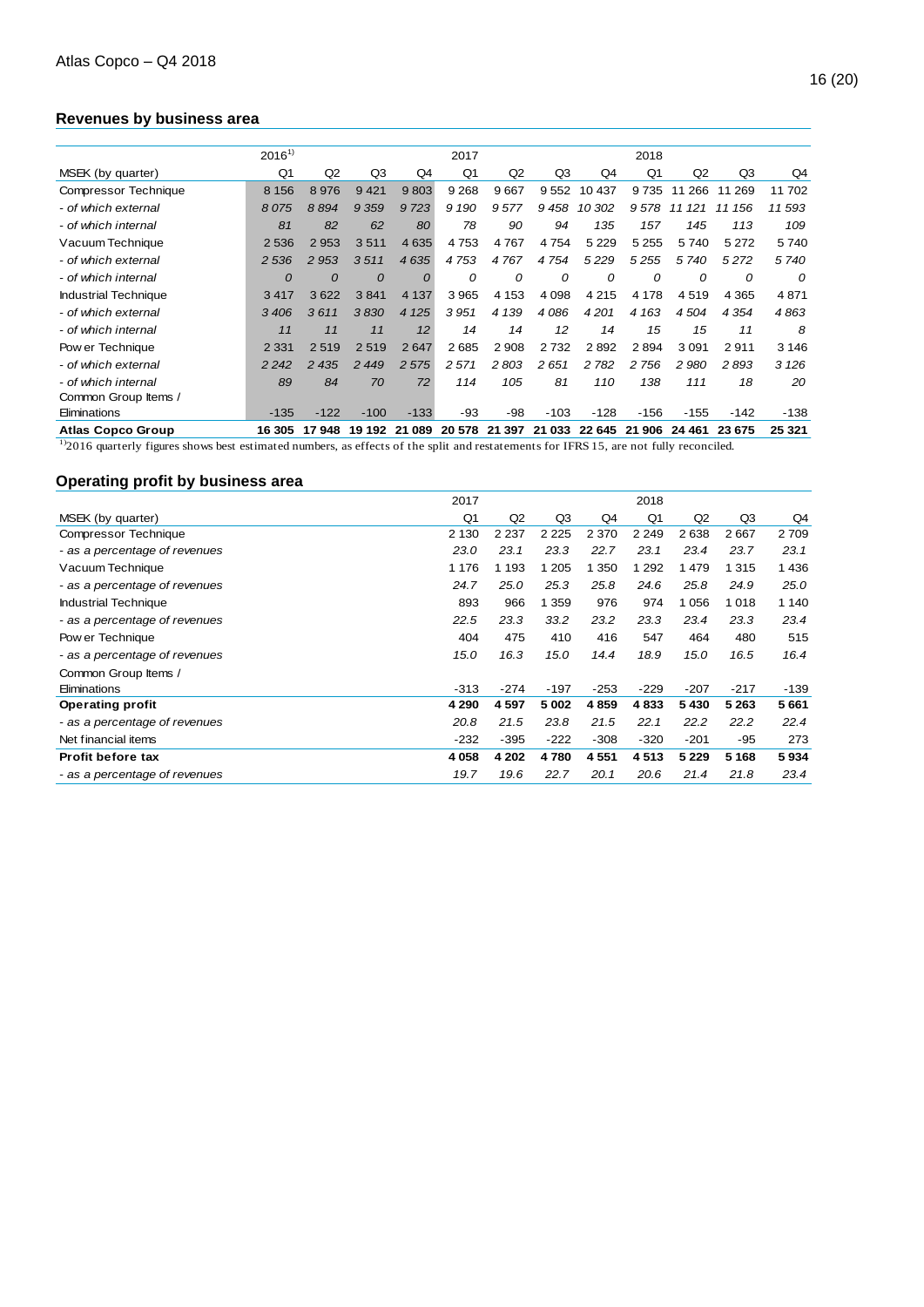# **Acquisitions and divestments**

|              |                                                                           |                                         |                               |          | $\cdots$ $\cdots$ |
|--------------|---------------------------------------------------------------------------|-----------------------------------------|-------------------------------|----------|-------------------|
|              | <b>Acquisitions and divestments</b>                                       |                                         |                               |          |                   |
|              |                                                                           |                                         |                               | Revenues | Number of         |
| Date         | Acquisitions                                                              | Divestments                             | Business area*                | MSEK**   | employees**       |
| 2018 Sep. 4  | Reno A/S                                                                  |                                         | <b>Compressor Technique</b>   | 153      | 60                |
| 2018 Aug. 1  | QUISS Qualitäts-Inspektionssysteme und Service                            |                                         | Industrial Technique          | 86       | 45                |
| 2018 Jun. 18 |                                                                           | Epiroc AB                               |                               | 31 440   | 12948             |
| 2018 Apr. 4  | Klingel Joining Technologies                                              |                                         | <b>Industrial Technique</b>   | 82       | 23                |
| 2018 Mar. 1  | Walker Filtration Ltd.                                                    |                                         | <b>Compressor Technique</b>   | 330      | 220               |
| 2018 Feb. 2  |                                                                           | Concrete and compaction business        | Power Technique               | 570      | 200               |
| 2018 Jan. 17 | Location Thermique Service SAS                                            |                                         | Power Technique               | 70       | 13                |
| 2017 Oct. 5  |                                                                           | Road Construction Equipment<br>division | Power Technique               | 2 9 0 0  | 1 2 8 0           |
| 2017 Sep. 7  | C.H. Spencer & Company Co.<br>Distributor USA                             |                                         | <b>Compressor Technique</b>   |          | 40                |
| 2017 Aug. 8  | Glauber Equipment Corporation (certain assets)<br><b>Distributor USA</b>  |                                         | <b>Compressor Technique</b>   |          | 16                |
| 2017 May 3   | Itubombas Locação Comércio Importação e<br>Exportação                     |                                         | <b>Construction Technique</b> | 50       | 40                |
| 2017 May 3   | <b>Pressure Compressores</b>                                              |                                         | <b>Compressor Technique</b>   | 145      | 150               |
| 2017 Mar. 2  | Orcan Basincli<br><b>Distributor Turkey</b>                               |                                         | <b>Compressor Technique</b>   |          | 17                |
| 2017 Feb. 2  | Erkat Spezialmaschinen und Service                                        |                                         | <b>Construction Technique</b> | 110      | 38                |
| 2017 Jan. 3  | hb Kompressoren Druckluft-<br>und Industrietechnik<br>Distributor Germany |                                         | <b>Compressor Technique</b>   |          | 10                |

\*Effective July 17, 2017, Construction Technique has changed name to Power Technique.

\*\*Annual revenues and number of employees at time of acquisition/divestment. No revenues are disclosed for former Atlas Copco distributors. Due to the relatively small size of the acquisitions and divestments made in 2018, full disclosure as per IFRS 3 is not given in this interim report. Disclosure will be given in the annual report 2018. See the annual report for 2017 for disclosure of acquisitions made in 2017.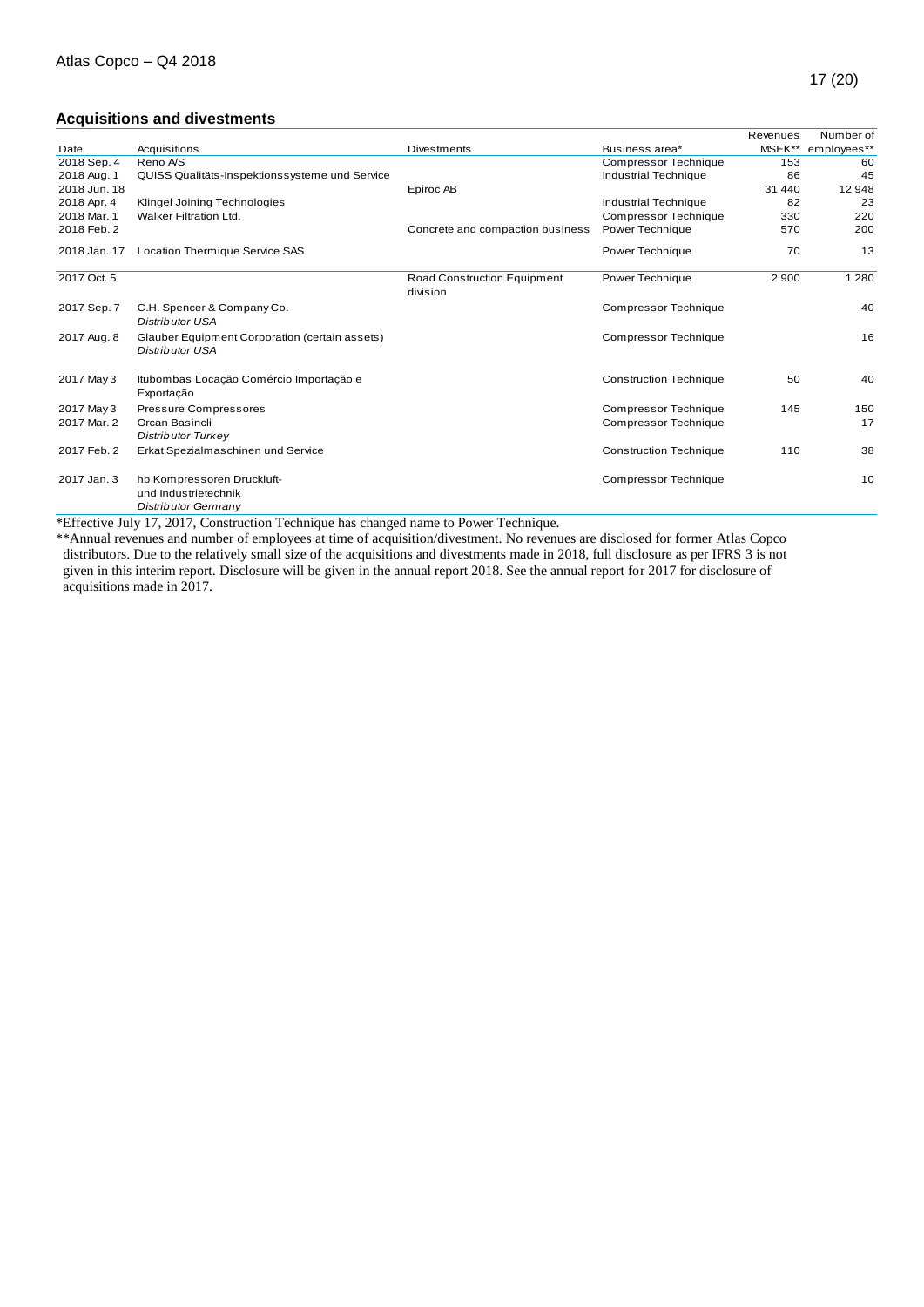# **Parent company**

### **Income statement**

|                                     | October - December |         | January- |
|-------------------------------------|--------------------|---------|----------|
| <b>MSEK</b>                         | 2018               | 2017    | 2018     |
| Administrative expenses             | -39                | $-168$  | $-499$   |
| Other operating income and expenses | 26                 | $-163$  | 88       |
| <b>Operating profit/loss</b>        | $-13$              | -331    | $-411$   |
| Financial income and expenses       | 81 016             | 32728   | 129790   |
| Appropriations                      | 3490               | 6 603   | 3490     |
| Profit/loss before tax              | 84 493             | 39 000  | 132869   |
| Income tax                          | $-382$             | $-1312$ | $-22$    |
| Profit/loss for the period          | 84 111             | 37 688  | 132847   |
|                                     |                    |         |          |

#### **Balance sheet**

|                                     | Dec. 31   | Dec. 31 |
|-------------------------------------|-----------|---------|
| <b>MSEK</b>                         | 2018      | 2017    |
| Total non-current assets            | 208 920   | 150823  |
| Total current assets                | 19588     | 27 167  |
| <b>TOTAL ASSETS</b>                 | 228 508   | 177990  |
|                                     |           |         |
| Total restricted equity             | 5785      | 5785    |
| Total non-restricted equity         | 139 521 * | 75 177  |
| <b>TOTAL EQUITY</b>                 | 145 306   | 80 962  |
|                                     |           |         |
| Total provisions                    | 354       | 702     |
| Total non-current liabilities       | 17025     | 55 540  |
| Total current liabilities           | 65823     | 40786   |
| <b>TOTAL EQUITY AND LIABILITIES</b> | 228 508   | 177 990 |
| Assets pledged                      | 226       | 199     |
| Contingent liabilities              | 8517      | 8 3 5 5 |
|                                     |           |         |

\* The increase in the parent company's equity is primarily related to internal restructurings where value gains have been realized when shares in subsidiaries have changed owner at fair market values which have been higher than book values. These transactions are eliminated in the Group accounts since they are internal.

#### **Accounting principles**

Atlas Copco AB is the ultimate Parent Company of the Atlas Copco Group. The financial statements of Atlas Copco AB have been prepared in accordance with the Swedish Annual Accounts Act and the accounting standard RFR 2, Accounting for Legal Entities. The same accounting principles and methods of computation are followed in the interim financial statements as compared with the most recent annual financial statements. See also accounting principles, page 9.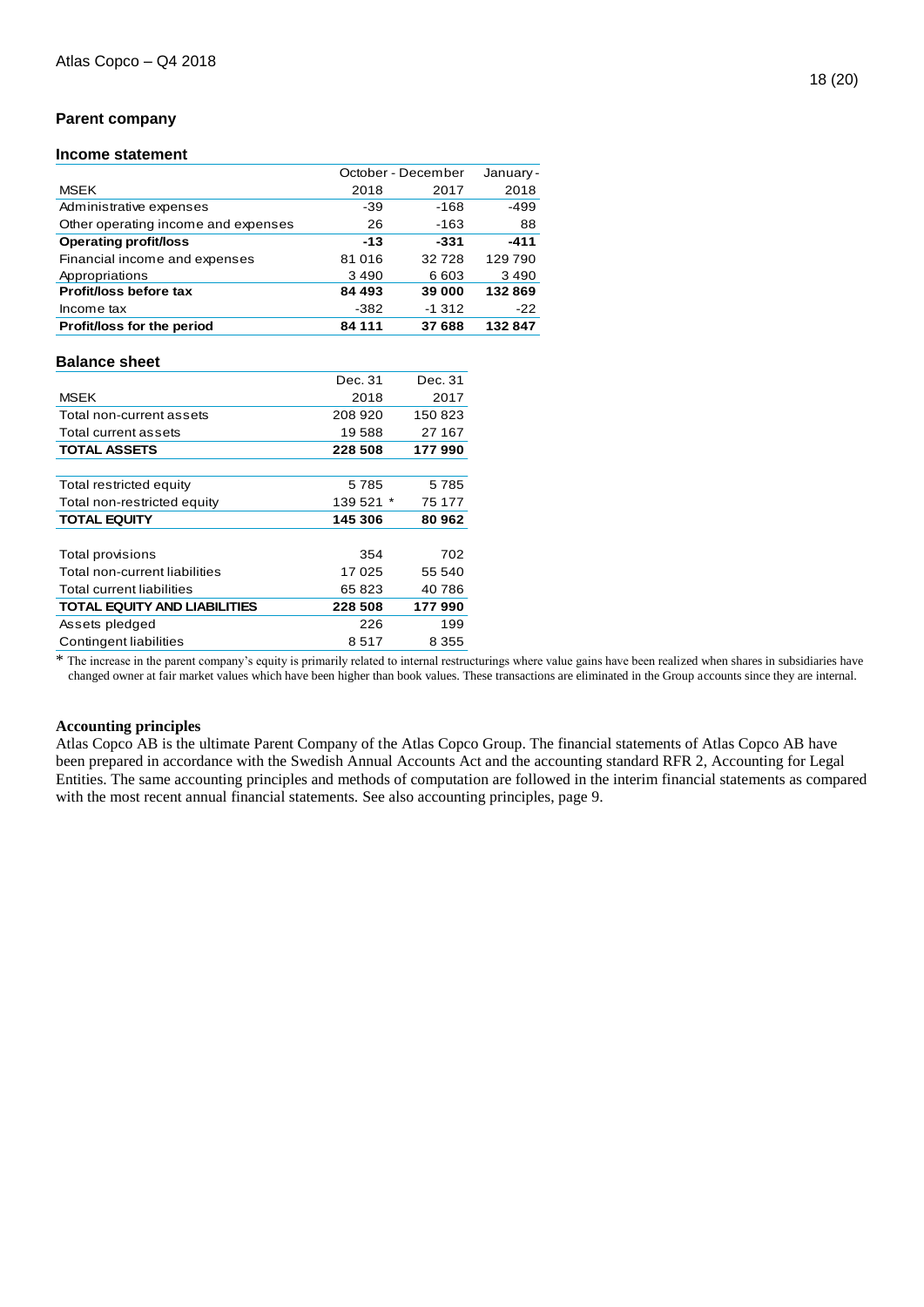# **Parent Company**

# **Distribution of shares**

Share capital equaled MSEK 786 (786) at the end of the period, distributed as follows:

| Class of share                   | Shares        |
|----------------------------------|---------------|
| <b>A</b> shares                  | 839 394 096   |
| <b>B</b> shares                  | 390 219 008   |
| Total                            | 1 229 613 104 |
| - of which A shares              |               |
| held by Atlas Copco              | 16 779 903    |
| - of which B shares              |               |
| held by Atlas Copco              | 119 159       |
| Total shares outstanding, net of |               |
| shares held by Atlas Copco       | 1 212 714 042 |
|                                  |               |

# **Performance-based personnel option plan**

The Annual General Meeting 2018 approved a performancebased long-term incentive program. For Group Management and division presidents, the plan requires management's own investment in Atlas Copco shares. The intention is to cover Atlas Copco's obligation under the plan through the repurchase of the company's own shares. For further information, see [www.atlascopcogroup.com/agm.](http://www.atlascopcogroup.com/agm)

#### **Transactions in own shares**

Atlas Copco has mandates to acquire and sell own shares as per below:

- Acquisition of not more than 3 300 000 series A shares, whereof a maximum of 2 300 000 may be transferred to personnel stock option holders under the performance-based stock option plan 2018.
- Acquisition of not more than 70 000 series A shares to hedge the obligation of the company to pay remuneration to Board members who have chosen to receive 50% of the remuneration in synthetic shares.
- The sale of not more than 30 000 series A shares to cover costs related to previously issued synthetic shares to Board members.
- The sale of a maximum 6 200 000 series A and B shares currently held by the company, for the purpose of covering costs of fulfilling obligations related to the option plans 2013, 2014 and 2015.
- The shares may only be acquired or sold on NASDAQ Stockholm at a price within the registered price interval at any given time.

During 2018, 1 138 307 series A shares, net, were acquired and 127 000 series B shares were sold. These transactions are in accordance with mandates granted. The company's holding of own shares at the end of the period appears in the table to the left.

# **Risks and factors of uncertainty**

#### *Financial risks*

Atlas Copco AB is subject to currency risks, interest rate risks, tax risks, and other financial risks. In line with the overall goals with respect to growth, return on capital, and protecting creditors, Atlas Copco has adopted a policy to control the financial risks to which Atlas Copco AB and the Group is exposed. A financial risk management committee meets regularly to manage and follow up financial risks, in line with the policy.

For further information, see the 2017 annual report.

# **Related parties**

There have been no significant changes in the relationships or transactions with related parties for the Group or Parent Company compared with the information given in the annual report 2017.

Nacka, Sweden January 28, 2019 **Atlas Copco AB (publ)**

> **Mats Rahmström** President and CEO